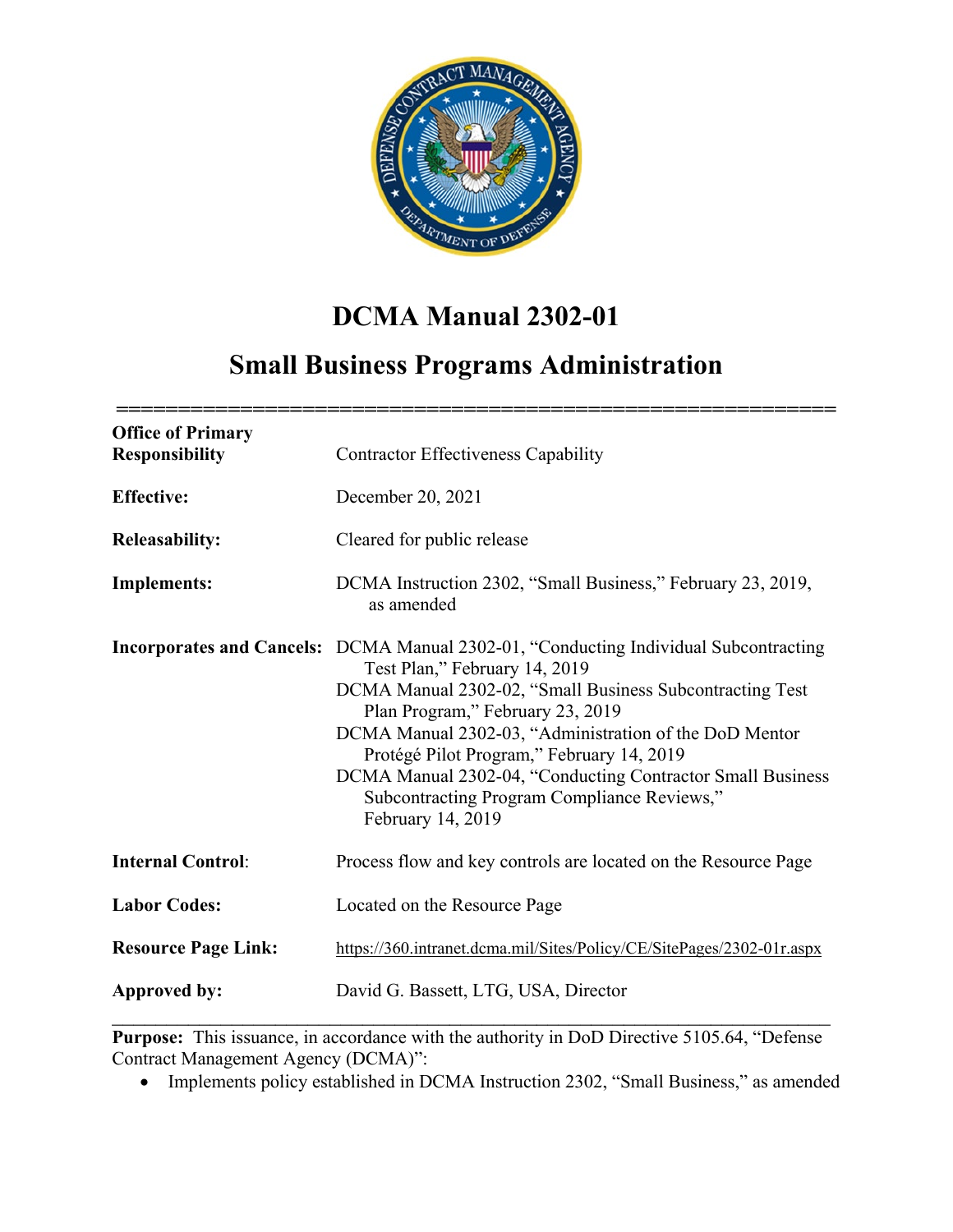• Implements the process and procedure in accordance with the current DoD Instruction 4205.01, "DoD Small Business Programs"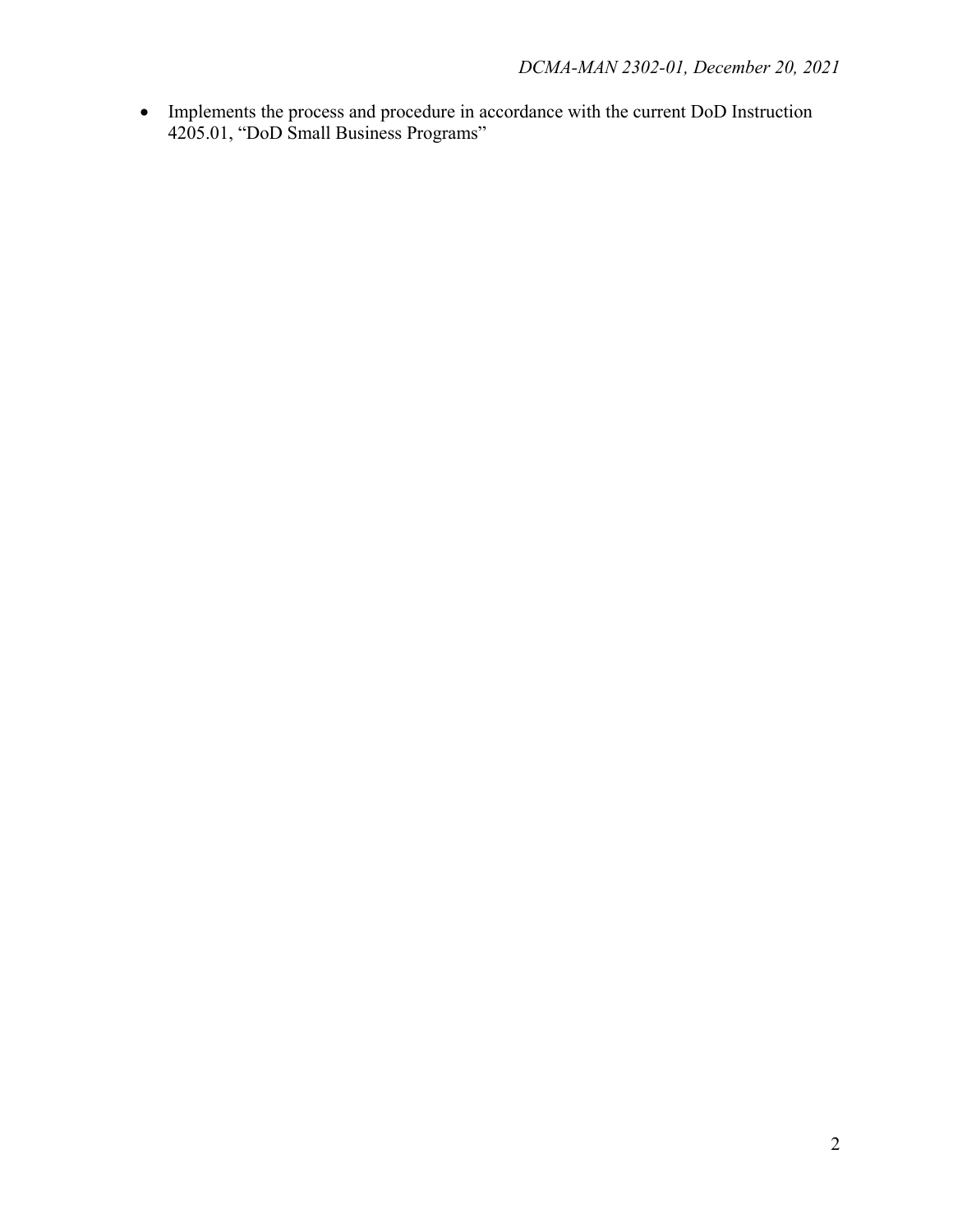# **SUMMARY OF CHANGES**

This Manual has been rewritten to incorporate all separate small business manuals into a single, overarching manual. Therefore, Agency users and stakeholders should read this Manual in its entirety. The following identifies the most notable changes:

- Section 1: Policy was updated to capture the policy information from DCMA Manuals 2302-01, 2302-02, 2302-03, and 2302-04
- Section 2: The title of the Small Business Director was changed to Subcontracting and Small Business Director; the roles of the Subcontracting and Small Business Director, Small Business Assistant Directors, Small Business Professional, and the Small Business Performance Analyst were updated; the role of the Mentor Protégé Team Lead was added
- The following Sections were added to this manual: Section 4: Administration Of The DoD Mentor Protégé Pilot Program, Section 5: Test Program For Negotiation Of Comprehensive Small Business Subcontracting Plans (CSP), Section 6: Subcontracting Oversight And Compliance, and Section 7: Records Management
- Overview of DCMA Manual 2302-01, "Conducting Individual (Preaward) Subcontracting Plan," February 14, 2019, is captured in Section 6 in this Manual
- Overview of DCMA Manual 2302-02, "Small Business Subcontracting Test Plan Program," February 23, 2019, is captured in Section 5 in this Manual
- Overview of DCMA Manual 2302-03, "Administration of the DoD Mentor Protégé Pilot Program," February 14, 2019, is captured in Section 4 in this Manual
- Overview of DCMA Manual 2302-04, "Conducting Contractor Small Business Subcontracting Program Compliance Reviews," February 14, 2019, is captured in Section 6 in this Manual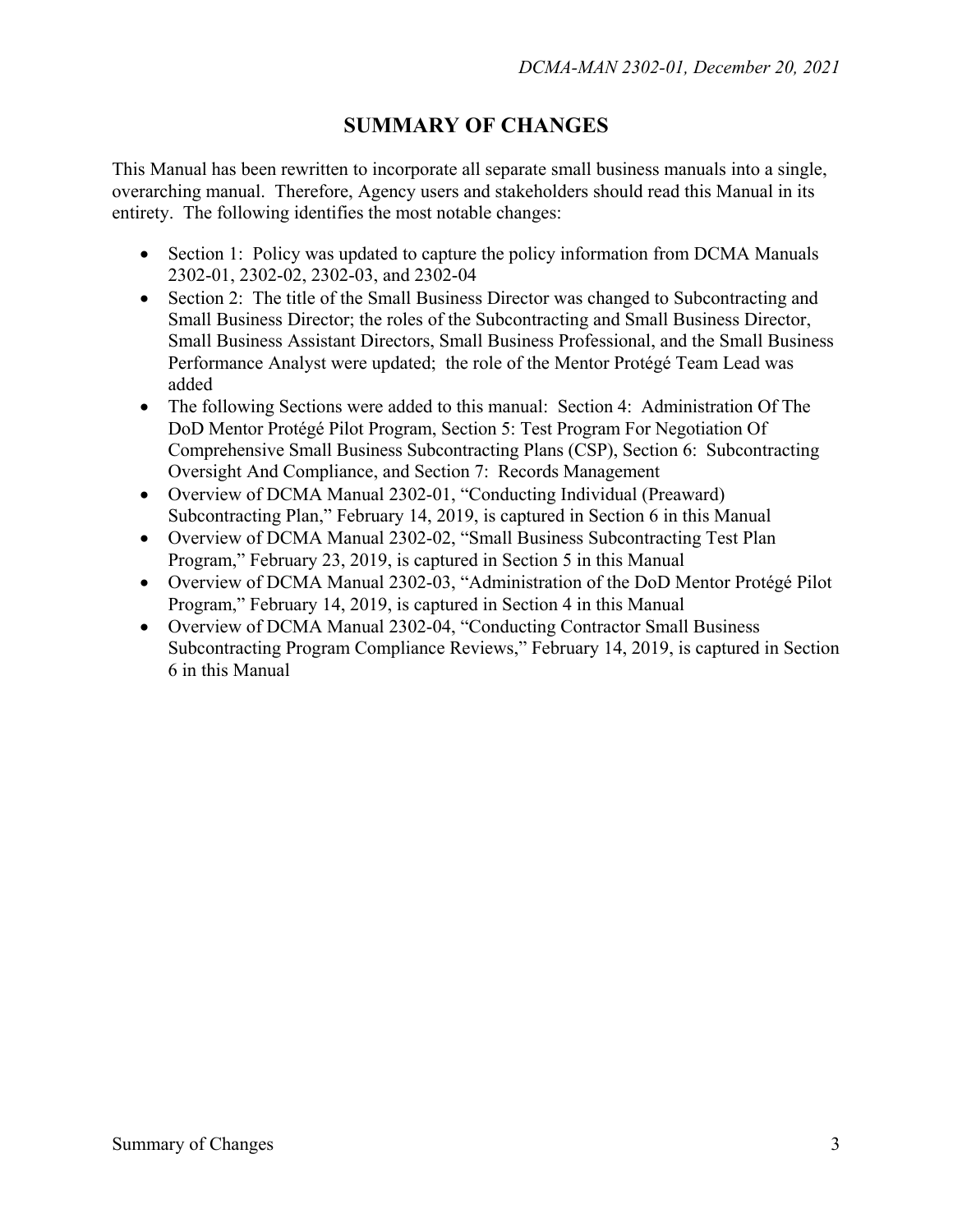# **TABLE OF CONTENTS**

| SECTION 4: ADMINISTRATION OF THE DOD MENTOR PROTÉGÉ PILOT                 |  |
|---------------------------------------------------------------------------|--|
|                                                                           |  |
|                                                                           |  |
|                                                                           |  |
|                                                                           |  |
|                                                                           |  |
|                                                                           |  |
|                                                                           |  |
| <b>SECTION 5: TEST PROGRAM FOR NEGOTIATION OF COMPREHENSIVE</b>           |  |
|                                                                           |  |
|                                                                           |  |
|                                                                           |  |
| 5.3. Analyzing And Negotiating Comprehensive Subcontracting Plans.  16    |  |
| 5.4. Conducting Comprehensive Subcontracting Plan Compliance Reviews.  17 |  |
| SECTION 6: SUBCONTRACTING OVERSIGHT AND COMPLIANCE  18                    |  |
|                                                                           |  |
|                                                                           |  |
|                                                                           |  |
|                                                                           |  |
|                                                                           |  |
|                                                                           |  |
|                                                                           |  |
|                                                                           |  |
| <b>GLOSSARY</b>                                                           |  |
|                                                                           |  |
|                                                                           |  |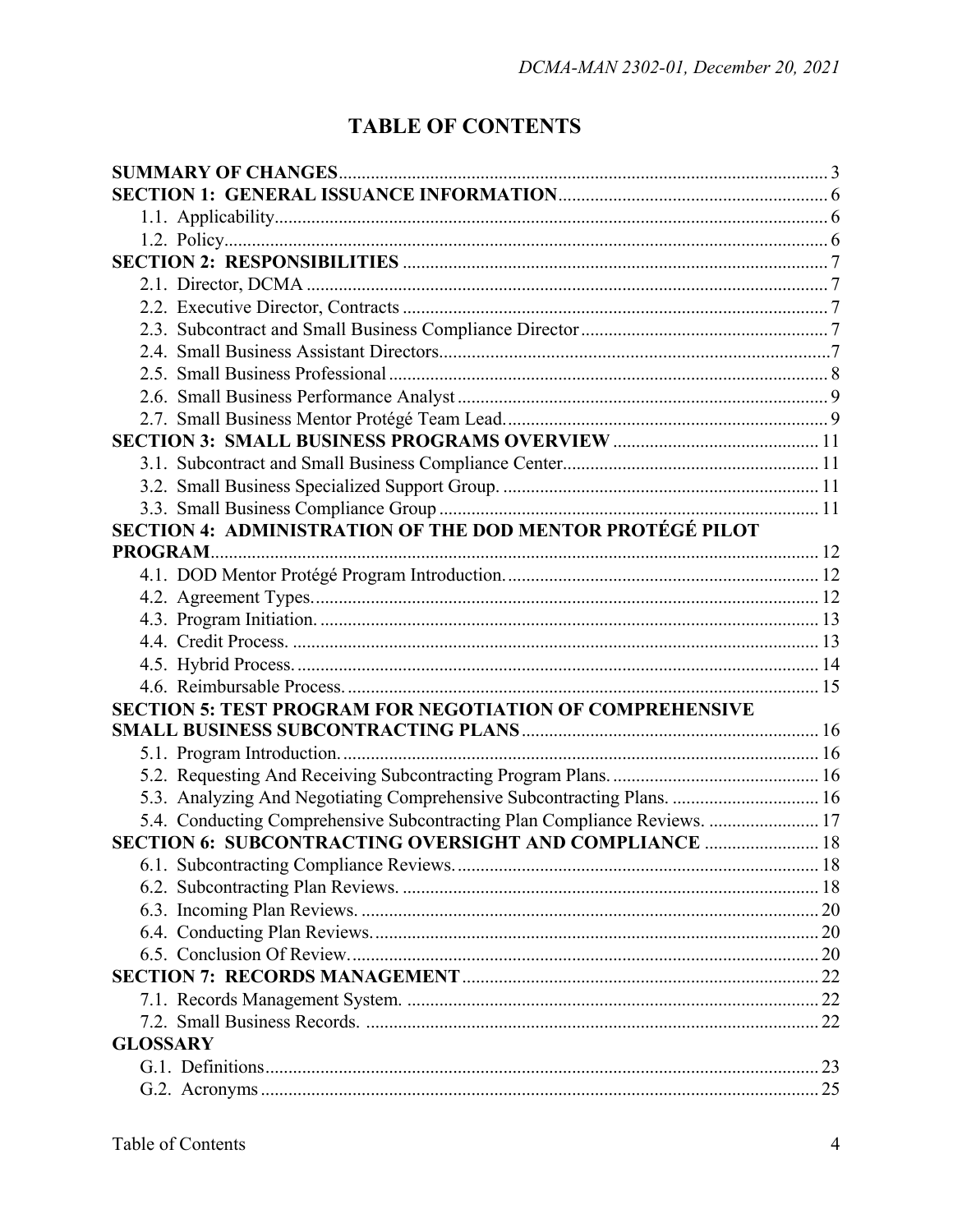|--|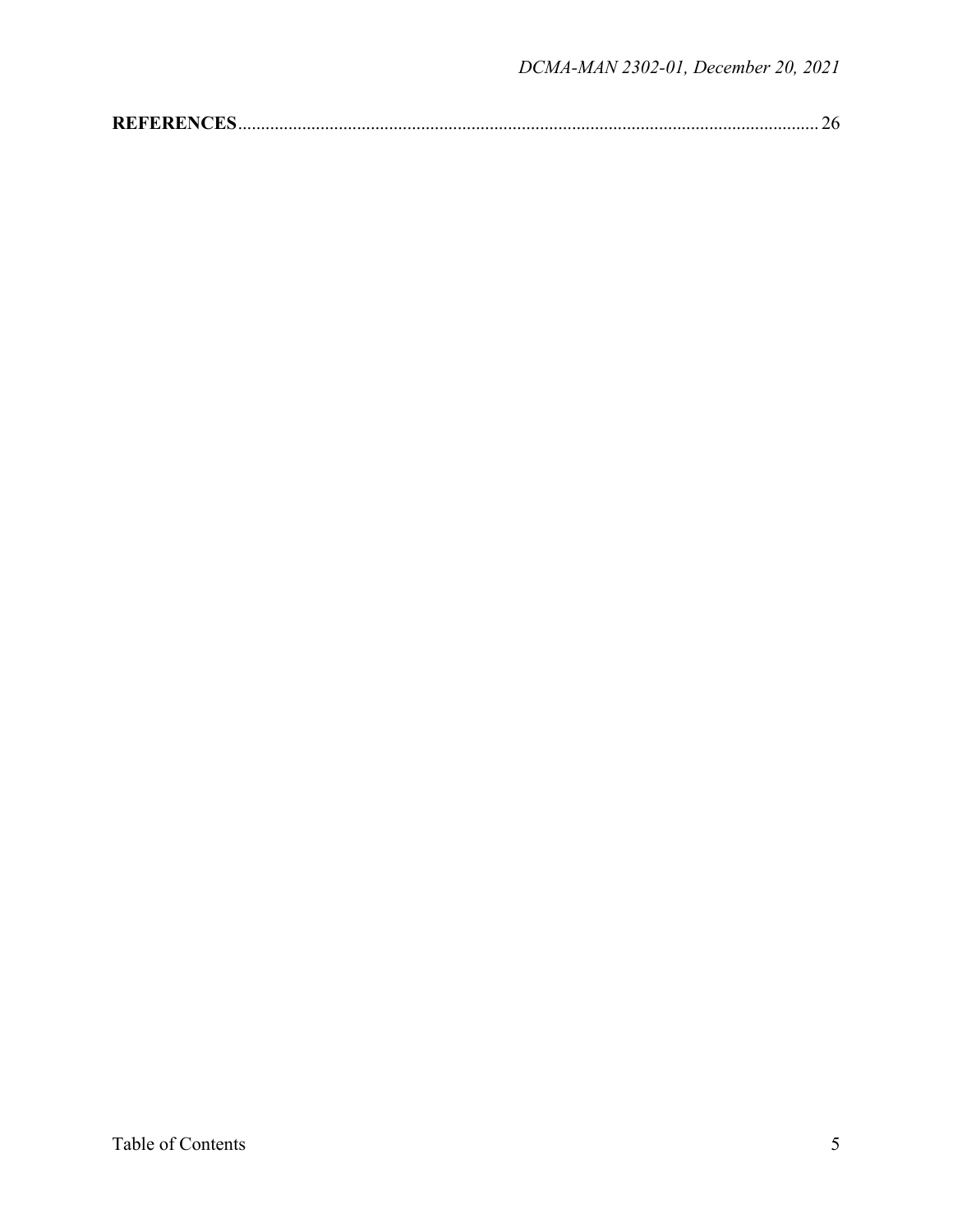### **SECTION 1: GENERAL ISSUANCE INFORMATION**

**1.1. APPLICABILITY.** This issuance applies to DCMA organizational units, Military Departments, Defense Agencies, and DoD Field Activities that choose to delegate small business administrative functions and small business (SB) subcontracting compliance to DCMA unless higher-level regulations, policy, guidance, or agreements take precedence.

**1.2. POLICY.** It is DCMA policy to provide clarity and consistency within DCMA's Subcontract and Small Business Compliance Center (SSBCC) as it relates to:

 a. The performance of SB contract administration services in compliance with Federal Acquisition Regulation (FAR) 19.7, 42.302 (a)(52) through (55) and 52.219, Defense Federal Acquisition Regulation Supplement (DFARS) 219, and other applicable regulations, supplements, and directives in accordance with (IAW) DCMA Instruction 2302, "Small Business."

b. The review of SB subcontracting plans; to include individual, commercial and master subcontracting plans.

 c. Administration of the DoD Test Program for the Negotiation of Comprehensive Subcontracting Plan.

 d. Administration of the DoD Office of Small Business Programs (OSBP) Mentor Protégé (MP) Agreements.

 e. Conducting SB subcontracting oversight and review for compliance of DoD prime contractors over which DCMA has been delegated contract administration authority.

f. Subcontracting compliance reviews will be performed IAW the Memorandum of Understanding (MOU) between DCMA and the Small Business Administration (SBA).

g. Executing this Manual in a safe, efficient, effective, and ethical manner.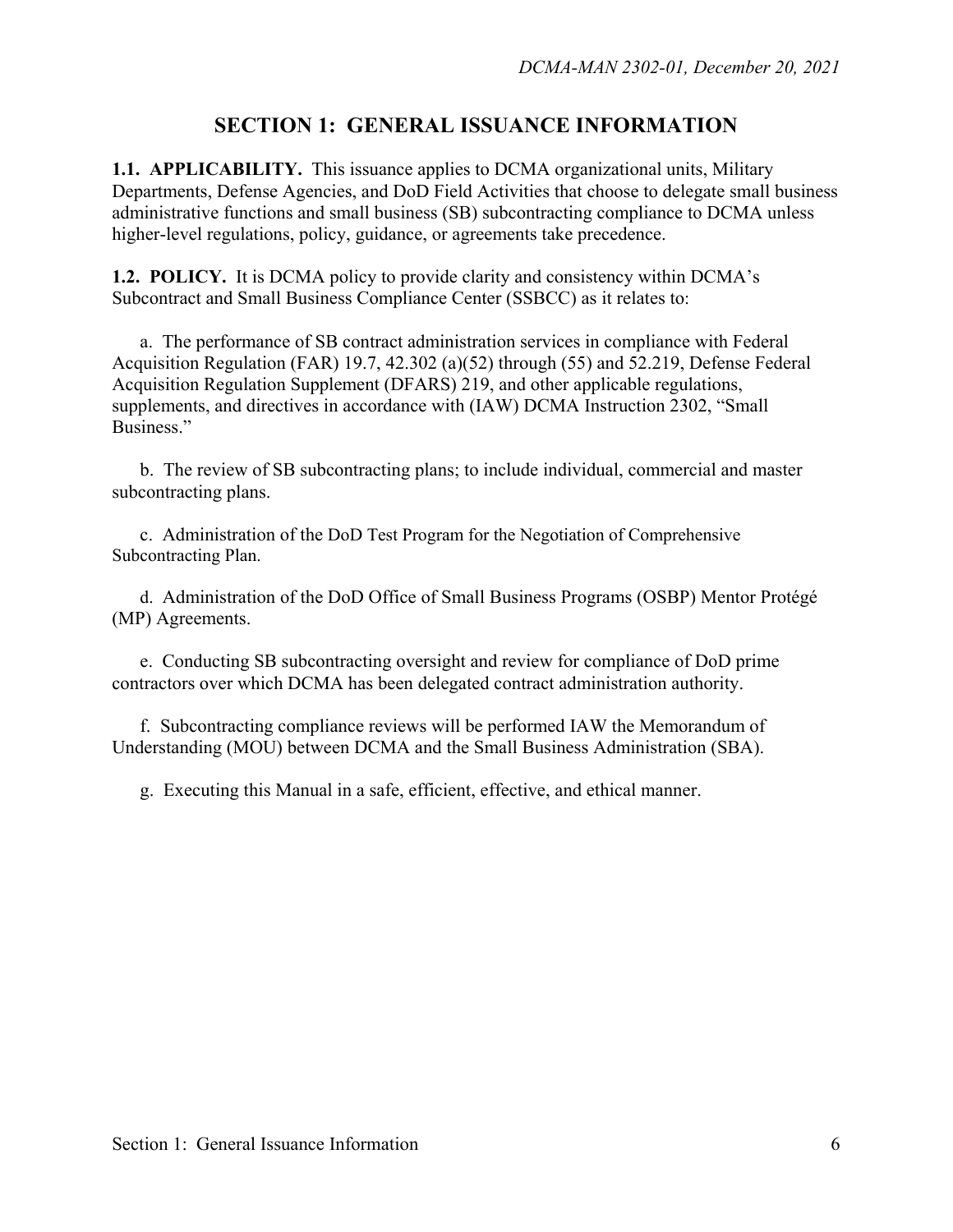## **SECTION 2: RESPONSIBILITIES**

#### **2.1. DIRECTOR, DCMA.** The DCMA Director will:

a. Implement SB program policy as set forth in DoD Instruction 4205.01, "DoD Small Business Programs."

b. Disseminate the Agency's goals as established by DoD OSBP.

 c. Appoint one full time SB Director responsible for Agency SB policy, programs, and procedures.

**2.2. EXECUTIVE DIRECTOR, CONTRACTS.** The Contracts Executive Director will:

 a. Monitor Agency SB achievements including socio-economic categories to ensure Agency SB goals assigned by DoD OSBP are achieved.

b. Provide guidance and direction to the SSBCC, as necessary, in executing SB policy.

#### **2.3. SUBCONTRACT AND SMALL BUSINESS COMPLIANCE DIRECTOR.** The SSBCC Director will:

a. Advise, represent, and assist the Agency Director, the Contracts Executive Director, Program Managers, and requirements personnel on all matters that affect SBs throughout the acquisition process.

b. Execute oversight of the Agency's SB administrative processes.

c. Support Agency Initiatives.

d. Provide guidance and direction to the SSBCC in executing SB policy.

e. Administer the MOU between DCMA and DoD OSBP and the MOU between DCMA and the SBA.

f. Assist and mentor the SB workforce with the implementation and execution of this Manual.

g. Serve as the Agency's SB Ombudsman.

 h. Monitor Agency SB awards, including socio-economic categories, to ensure Agency SB goals assigned by DoD OSBP are achieved.

**2.4. SMALL BUSINESS ASSISTANT DIRECTOR(S) (AD(s)).** The ADs for the SB Specialized Support Group (SSG) and the SB Compliance Group will: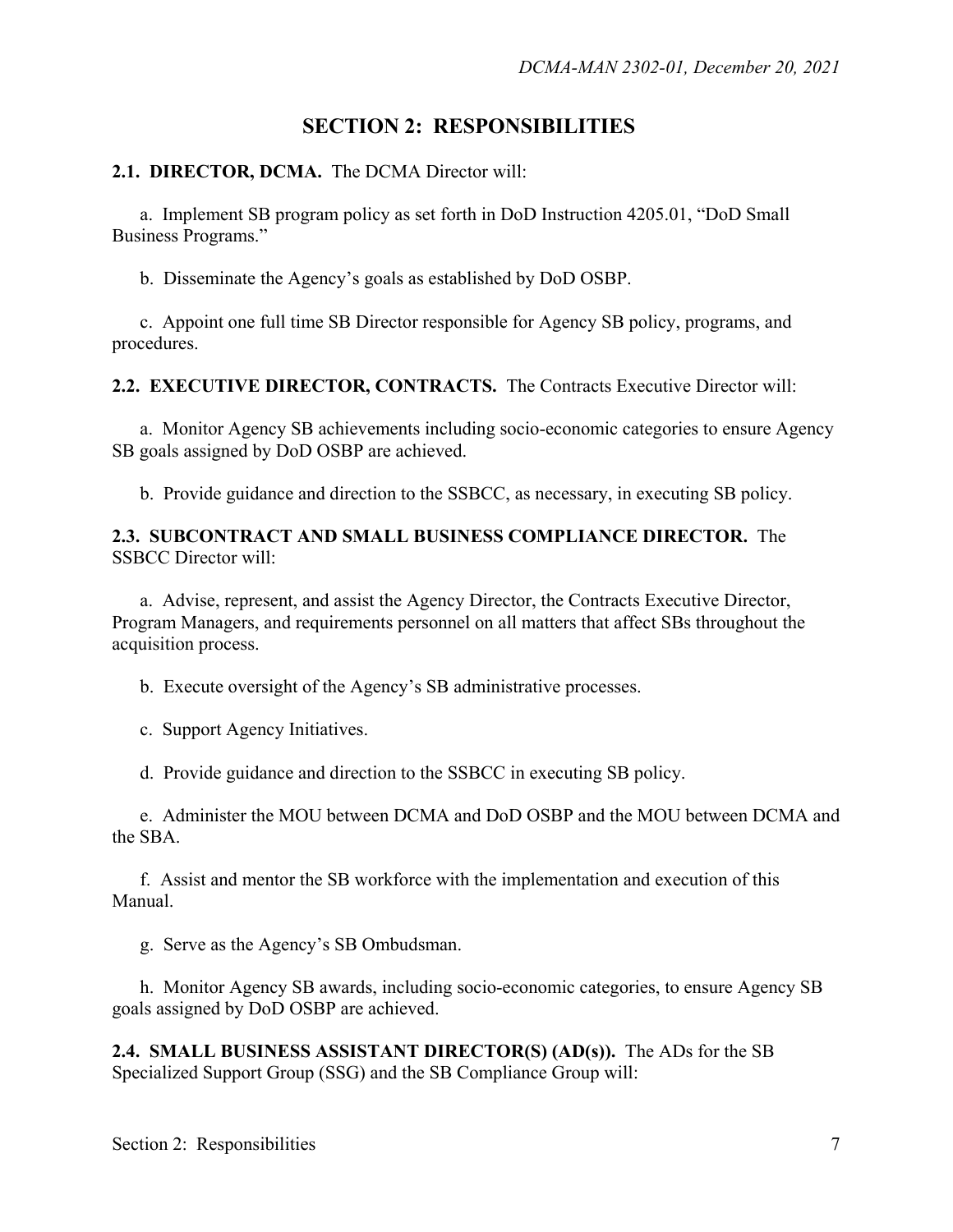a. Ensure compliance with this Manual and other related issuances.

b. Ensure training, guidance, and tools align with this Manual.

c. Implement oversight of SB programs managed for DoD to include the Mentor-Protégé Pilot Program, the Test Program for the Negotiation of Comprehensive Subcontracting Plans Subcontracting Compliance IAW the MOUs between DCMA and DoD OSBP and between DCMA and the SBA.

 d. Establish, schedule, and maintain annual compliance review workload in coordination with regional support from Divisional Administrative Contracting Officers (ACO), SBA, and DoD OSBP.

e. Resolve issues with internal and external customers that pertain to compliance and annual review results and other written reports.

f. Maintain SB data and metrics.

g. Support Agency initiatives.

h. Serve as a representative of the Agency on varied SB related teams, meetings and working groups.

 i. Serve as the delegated signature authority for DoD Comprehensive Subcontracting Plans (CSP).

#### **2.5. SMALL BUSINESS PROFESSIONAL (SBP).** The SBP will:

a. Comply with this Manual and other related issuances.

b. Conduct subcontracting plan reviews.

c. Conduct periodic contractor subcontracting compliance reviews.

d. Execute the management and administration of DoD Mentor-Protégé Pilot Program and CSP Test Program.

e. Prepare accurate and complete reviews as assigned, within the scope of the appropriate guidebook and job aid.

f. Provide SB support when necessary on Agency reviews conducted by other Commands, Groups, or Divisions (e.g., for Procurement Technical Assistance Center, Contractor Purchasing System Reviews, Contractor Performance Assessment Reporting System, etc.).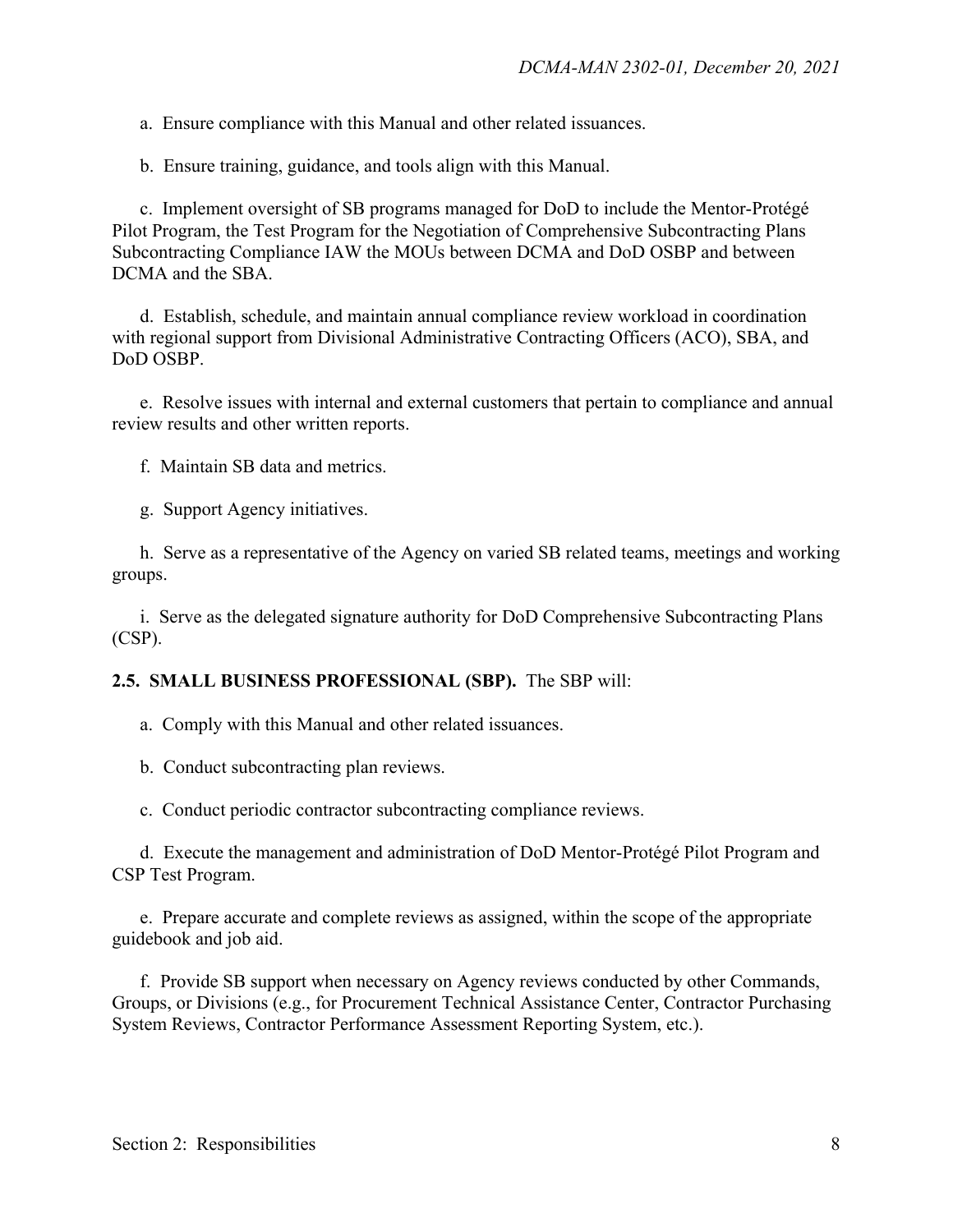#### **2.6. SMALL BUSINESS PERFORMANCE ANALYST (SBPA).** The SBPA will:

a. Monitor, review, and evaluate SSBCC performance data.

b. Provide the Return on Investment data to the SB Director and the Contracts Directorate.

c. Serve as the Agency's SB Electronic Subcontracting Reporting System Representative to DoD OSBP.

d. Advise the SB Director and Assistant Directors on analysis of SSBCC performance.

e. Maintain and manage the DCMA SB internal and external webpages.

**2.7. SMALL BUSINESS MENTOR PROTÉGÉ TEAM LEAD (MPTL)**. The MPTL will:

a. Engage with all DoD MP Program Managers on changes to the program by representing DCMA at Monthly OSBP Program Managers Meetings.

b. Meet with the other DoD MP Program Managers annually to evaluate the entries for the Nunn Perry Award.

c. Distribute the post agreement workload on a bi-monthly basis and review any report submissions prior to distribution to OSBP.

d. Accept new credit MP agreement proposals and assign to a DCMA SBP. The MPTL will be responsible for updating the DCMA Credit MP agreement application log with all incoming credit agreements located on the DCMA SB internal page.

e. Coordinate all Corporate Management Council requests and support DCMA Headquarters Taskings.

f. Support Agency and DoD MP Outreach and SB Events representing DCMA and OSBP.

g. Develop the DoD Mentor Protégé Program (MPP) Executive Summary Report.

h. Track Semiannual Report submissions and ensure that all documentation is uploaded to DCMA SB records holding site. Semiannual report review information is reported to OSBP.

i. Conduct monthly staff meetings to discuss any program changes, workload questions, DCMA issues/concerns and general team discussions.

j. Review DCMA MP Master Spreadsheet.

k. Acknowledge and complete DCMA SB Director Requests.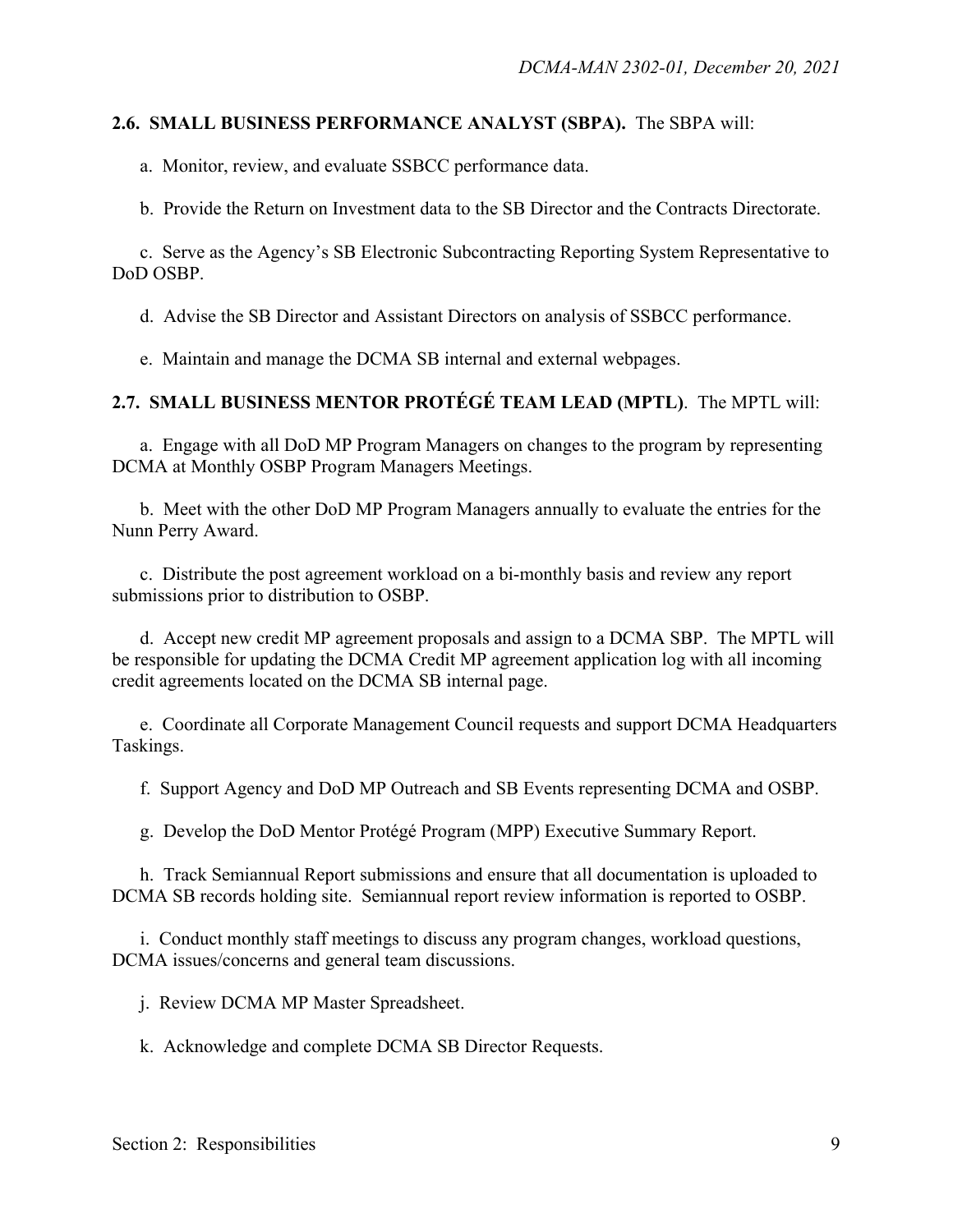l. Conduct quarterly program management reviews for tracking and reporting participation by the MP team members. Ensure quarterly reports are provided to the SSG AD.

m. Review and approve annual performance review reports completed by the MP team members. The MPTL must ensure the signed report with supporting documentation is uploaded into DCMA SB records holding site.

n. Review site visit requests from MP team members for approval and ensure funds availability on a quarterly basis.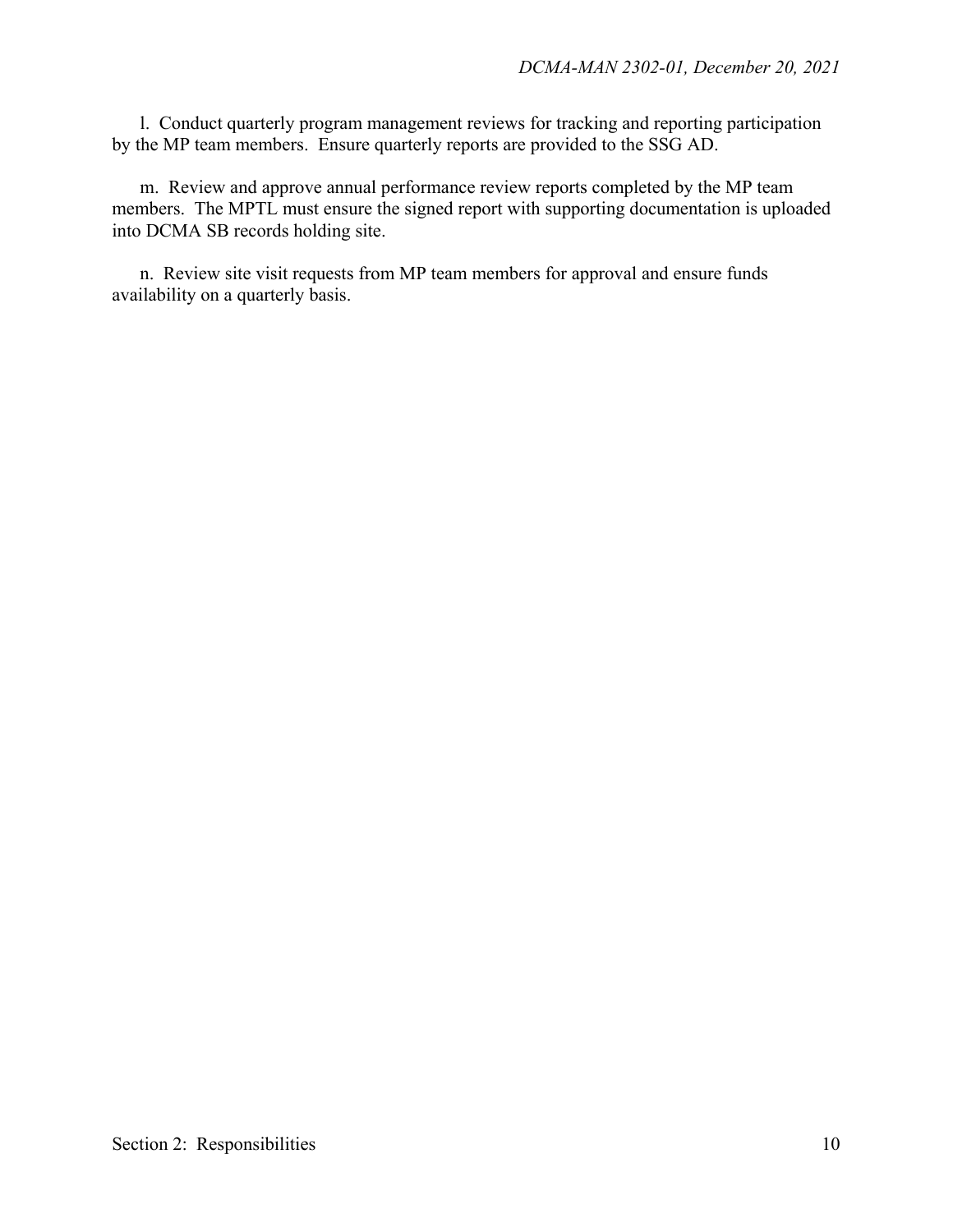## **SECTION 3: SMALL BUSINESS PROGRAMS OVERVIEW**

**3.1. SUBCONTRACT & SMALL BUSINESS COMPLIANCE CENTER.** The SSBCC is comprised of the Contractor Purchasing System Review Group, the Small Business Compliance Group and the Small Business Specialized Support Group. Guidance for the Contractor Purchasing System Review Group can be found in DCMA Manual (DCMA-MAN) 2301-01, "Contractor Business Systems." The SB function of the SSBCC consists of the SB SSG and the SB Compliance Group (previously known as the East and West Groups). The SB Groups within the SSBCC provide oversight and administration of SB programs managed in support of the DoD to include the MPP, the Test Program for the Negotiation of CSP, and Subcontracting Compliance IAW the MOUs between DCMA and DoD OSBP and the SBA (found on the Manual's Resource Page). The SB functional specialists of the SSBCC must perform the processes as defined within this Manual and all associating Guidebooks and Job Aids that are located on the Resource Page.

**3.2. SMALL BUSINESS SPECIALIZED SUPPORT GROUP.** This group administers and manages two congressionally authorized programs on behalf of the DoD OSBP.

**a. MP Team.** The DCMA MP Team monitors and reviews current MP agreements and post agreements for the DoD MPP. The DoD MPP was established November 5, 1990 (Section 831 of Public Law 101-510) in an effort to respond to concerns raised by DoD prime contractors: that many Small Disadvantaged Businesses (SDB) did not possess the technical capabilities to perform DoD subcontract requirements, making it difficult for these prime contractors to achieve their SDB subcontracting goals.

**b. CSP Team.** The CSP team negotiates CSPs with defense contractors participating in the program; reviews contractor performance to determine SB utilization to the maximum extent possible; and provides timely information to customers regarding the application, execution and sustainment of the program. The Test Program for the Negotiation of CSP was designed to determine whether CSPs will result in increased subcontracting opportunities for SBs while reducing the administrative burden on the prime contractor.

**3.3. SMALL BUSINESS COMPLIANCE GROUP.** This group performs subcontracting program compliance reviews of DoD prime contractors as well as subcontracting plan review recommendations.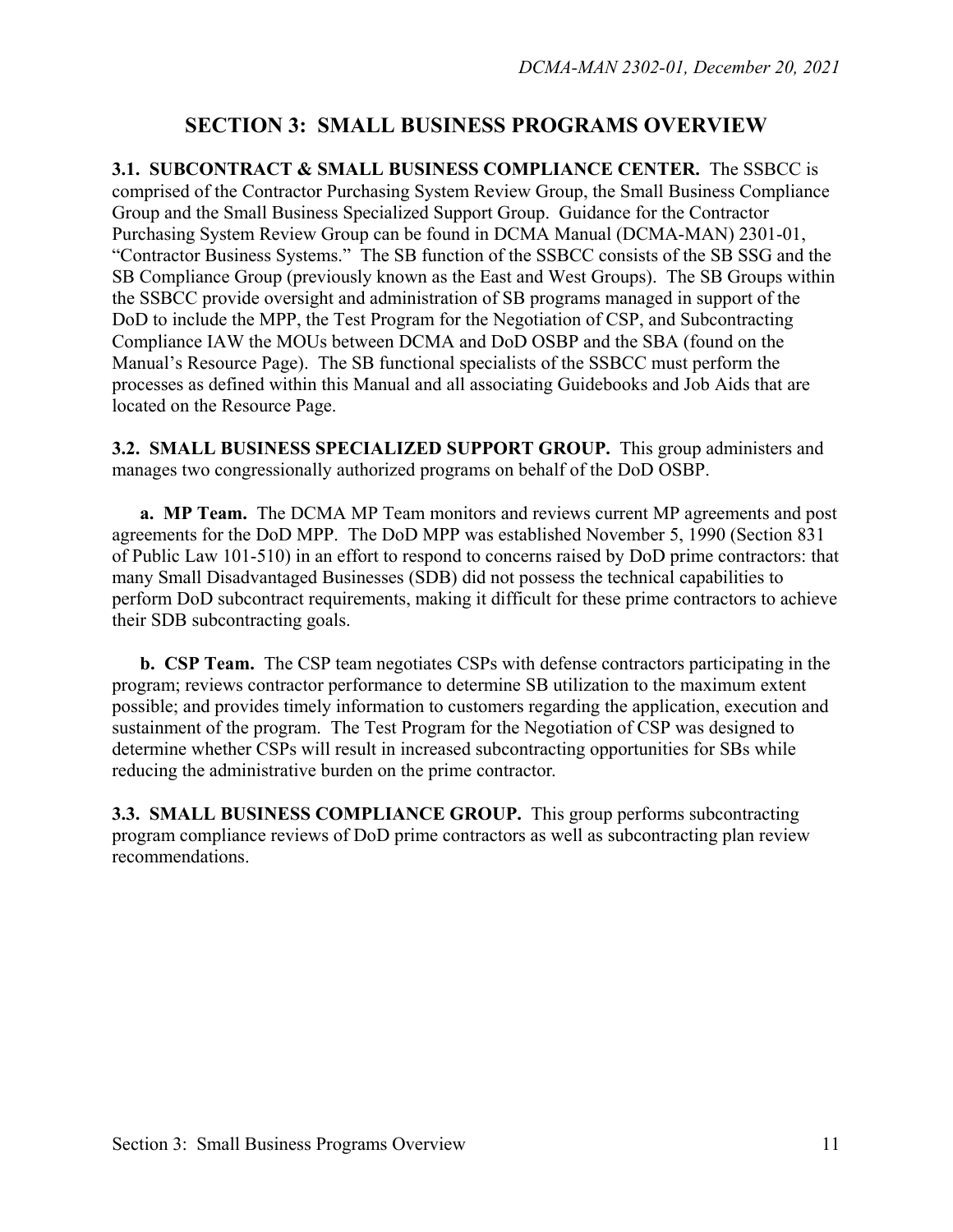# **SECTION 4: ADMINISTRATION OF THE DOD MENTOR PROTÉGÉ PILOT PROGRAM**

## **4.1. DOD MENTOR PROTÉGÉ PROGRAM INTRODUCTION.**

a. The purpose of the DoD MPP is to provide incentives to DoD prime contractors with approved Mentor-Protégé Agreements to assist SB firms and increase their overall participation as prime contractors and/or subcontractors. The program was established under Section 831 of the National Defense Authorization Act for Fiscal Year 1991 (Public Law 101-510). This is accomplished through technical and developmental assistance from the Mentor to the Protégé. The DoD program and eligibility requirements are provided in Appendix I of the DFARS. This program helps to sustain a competitive supplier base which contributes to affordability in current and future Defense acquisitions.

b. Through the MPP, large firms (DoD Mentors) receive financial and credit incentives to provide technology transfer and business assistance to SDB, Women-owned Small Businesses, Economically Disadvantaged Women-Owned Small Business, Service-Disabled Veteran-Owned Small Businesses, Historically Underutilized Business Zone (HUBZone) firms, organizations employing severely disabled veterans and individuals, 8(a) or non-traditional defense contractors pursuant to Section 2302(9) of Title 10, United States Code and reference DFARS Appendix I-102(b). DCMA SSBCC, MP Team has been delegated authority on behalf of DoD OSBP to administer the MPP.

c. The DCMA MP Team must ensure that all DoD MP agreements awarded by the DoD Components are properly approved, managed, and reviewed IAW DFARS Appendix I and DFARS 219.71, "Pilot Mentor-Protégé Program."

d. The DCMA MP Team must provide the DoD OSBP and the cognizant DoD Components with administration of their MP agreements and an accurate determination of the performance level of each agreement to include the reported progress made by the protégé in employment, revenues, and participation in DoD contracting during the review period.

e. The DCMA MP team must work with the cognizant DoD Components in awarding hybrid and reimbursable agreements.

f. The MP Team must execute the processes cited in this manual and as defined in the Administration of the DoD Mentor Protégé Pilot Program Guidebook found on the Resource Page.

**4.2. AGREEMENT TYPES.** The DoD MPP offers three types of agreements: Credit, Reimbursable, and Hybrid. Agreements are approved for 1 to 3 years. The cognizant Component Director may approve an extension of an additional 2 years, with an adequate justification detailing the unusual circumstances that warrant a term in excess of 3 years (Reference DFARS Appendix I -107(k)). The protégé is required to complete an annual post agreement report for 2 years following completion of an agreement showing performance in employment, revenue, and DoD contract participation.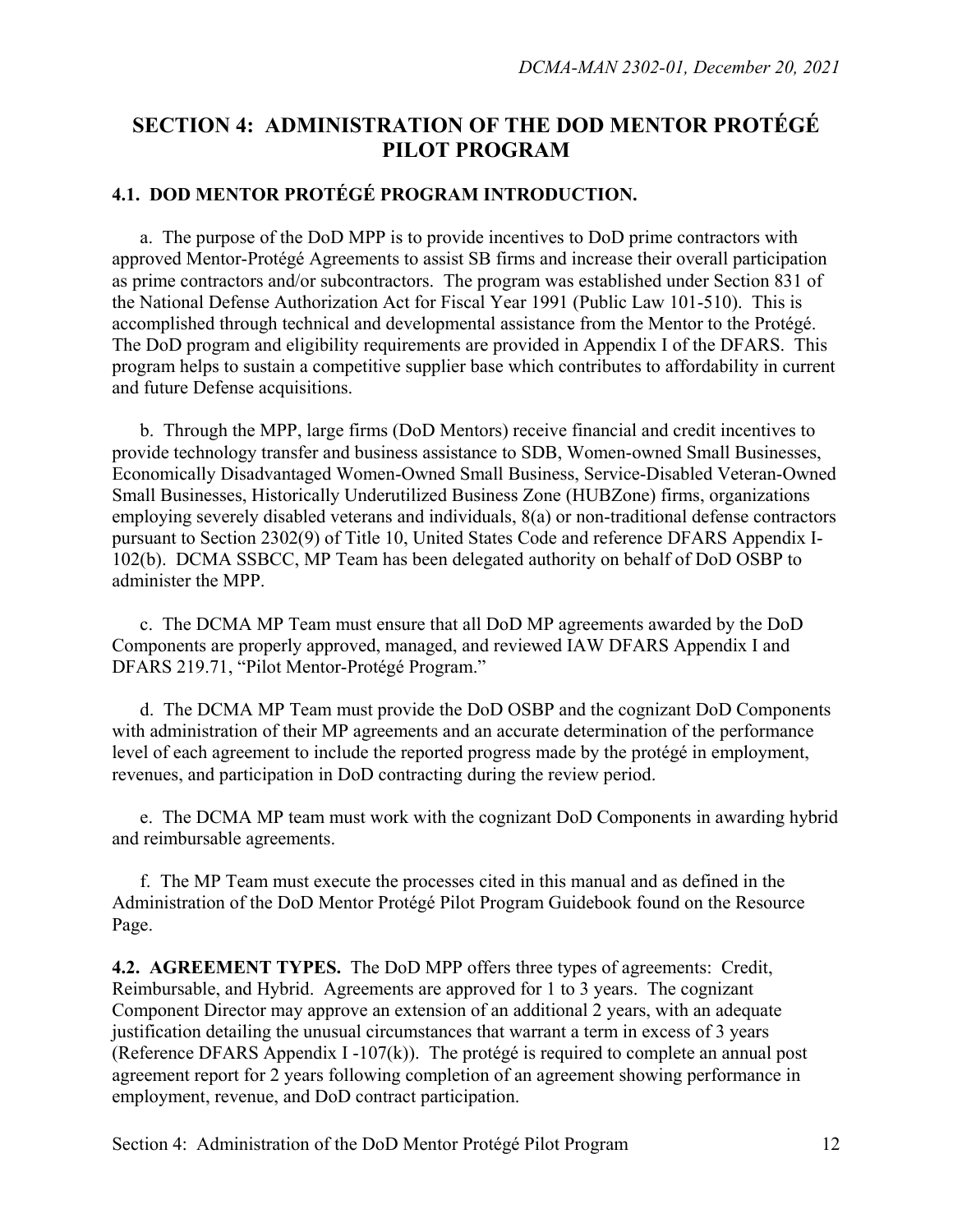a. Credit agreements are those in which the mentor receives credit toward their SB subcontracting goals based on the unreimbursed costs incurred in providing developmental assistance to the protégé. Credit agreements are approved and managed by the MPTL within DCMA.

b. Reimbursable agreements are those in which the mentor receives reimbursement for allowable costs of developmental assistance provided to the protégé. Reimbursable agreements are approved by the cognizant Component SB Director.

c. Hybrid agreements allow the mentor and protégé to take options from the two agreement types: credit and reimbursable; allowing the mentor to receive credit toward SB subcontracting goals and receive reimbursement for the cost of developmental assistance provided to a protégé with each agreement while stating the limitations on which costs will be reimbursed and which will be credited. The DCMA MP team works with the cognizant DoD Components in awarding hybrid and reimbursable agreements.

#### **4.3. PROGRAM INITIATION.**

a. The DoD MPP is initiated by the mentor completing the MPP Mentor Application Forms and submitting the application to DoD OSBP. DoD OSBP evaluates the application and sends acceptable mentors an approval letter.

b. Companies that have been approved as mentors in the Program and have identified a protégé firm must submit a signed MP agreement for each MP relationship to the Director, DoD OSBP. The MPP Agreement Template is located on the Resource Page along with the link to the list of DoD OSBP approved mentors.

#### **4.4. CREDIT PROCESS.**

a. The MPTL must retrieve the credit agreement proposals from the MP Inbox submitted by the mentor along with all the supporting documentation required to review the proposal.

b. The MPTL must utilize the credit application log to assign and track the incoming credit agreement proposals to an MP SBP for review.

c. The MP SBP must review the proposal using the Mentor Protégé New Agreement Checklist (located on the Resource Page) to determine mentor and protégé eligibility and to ensure an achievable agreement is proposed. If incomplete, the agreement will be returned to the mentor within 14 calendar days of receipt if any additional information is required.

d. After reviewing the agreement proposal, the MP SBP must provide a written recommendation to the MPTL for approval or denial into the program within 14 calendar days.

e. Upon approval of the agreement, the MPTL will issue a letter approving the credit agreement to the mentor and the protégé with a copy to DoD OSBP. The MP Team Lead then assigns the agreement to a MP SBP.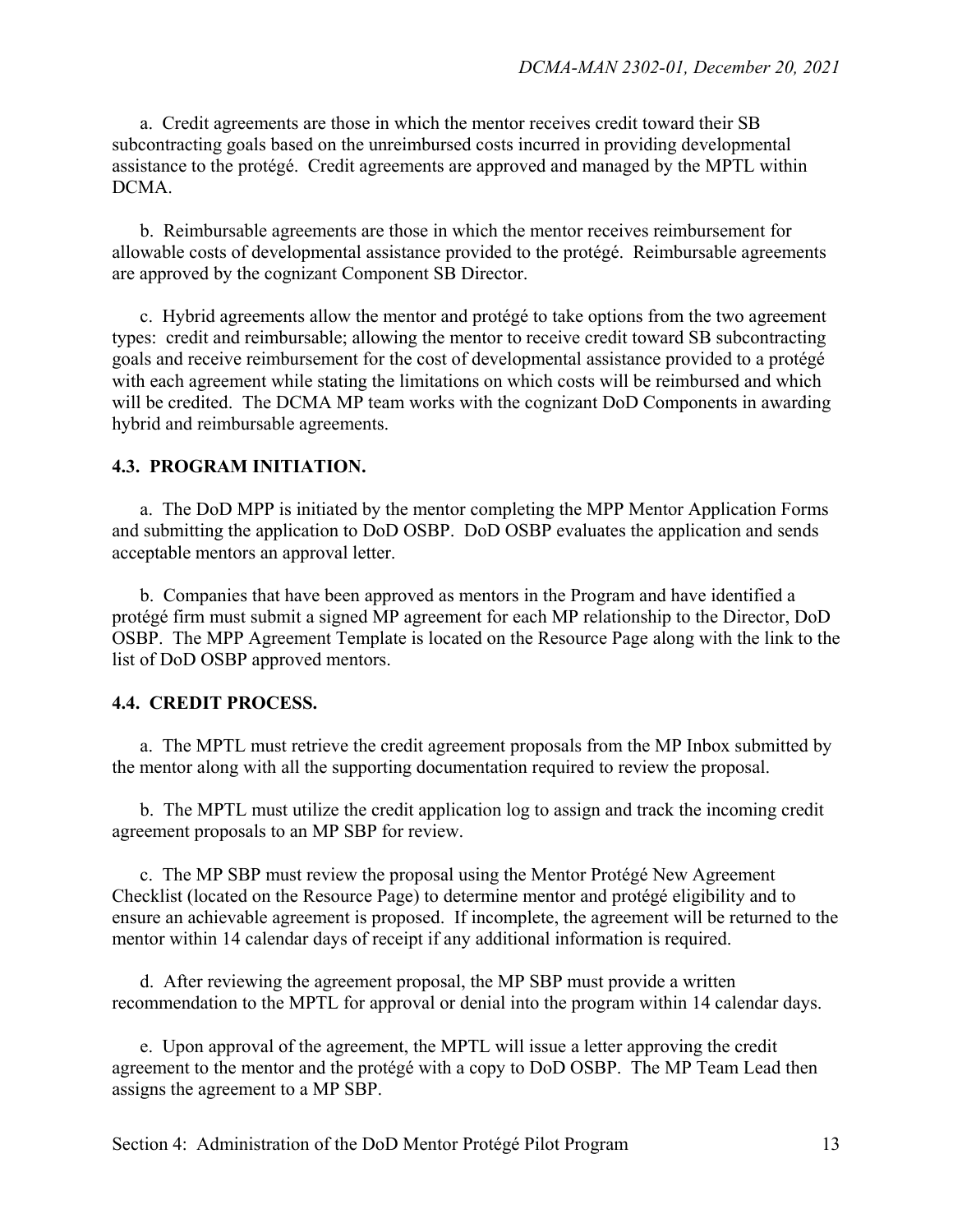f. Agreements that are denied are returned to the mentor to make the recommended changes.

#### **4.5. HYBRID PROCESS.**

a. The mentor submits their proposal and all supporting documentation to the cognizant DoD Component.

b. The mentor meets with the MPTL and the appropriate cognizant DoD Component SB manager to discuss the development of their proposed hybrid agreement.

c. The mentor prepares the proposed hybrid agreement and submits it for review to the cognizant DoD Component and to the MPTL.

d. Hybrid agreements begin as a credit agreement for year one. The MPTL assigns the proposal to an MP SBP to review. The proposal review process for hybrid agreements is the same process as credit agreement proposals, (see Paragraph 4.4.). While DCMA is reviewing the credit portion of the proposal, the cognizant DoD component initiates and secures funding for the reimbursable portion of the agreement.

e. After completion of the proposal review, the MP SB must provide a recommendation to the MPTL for the credit portion of the agreement within 14 calendar days.

f. The MPTL reviews the proposed agreement: if rejected, the MPTL returns it to the MP SBP with comments; if approved the MPTL provides the recommendation of approval to the cognizant DoD component in order to initiate the approval process for the reimbursable portion of the agreement. Proposed agreements that are not approved are returned to the mentor for revisions. While DCMA is reviewing the credit portion of the proposal, the cognizant DoD component reviews the reimbursable portion of the proposal and initiates/secures funding for the reimbursable portion of the agreement.

g. The MPTL assigns the agreement to a MP SBP. Administration of a hybrid agreement remains with the same SBP throughout all phases of the agreement. Guidelines for agreement management are in the Administration of the DoD Mentor Protégé Pilot Program Guidebook which is located on the Resource Page.

h. DCMA performs annual performance reviews and provides recommendations to cognizant DoD Components on the continuance of agreements. If continuance is recommended the agreements are converted to reimbursable for the remaining term. If DCMA does not recommend continuing the agreement, the MP SBP performs a closeout review and the agreement ends.

**4.6. REIMBURSABLE PROCESS.** Upon notification that a reimbursable agreement has been awarded by the cognizant DoD Component, the agreement is then assigned to a MP SBP by the MPTL to manage. The contracting officer of the cognizant DoD Component must provide a copy of the contract, which includes the approved MP agreement and all supporting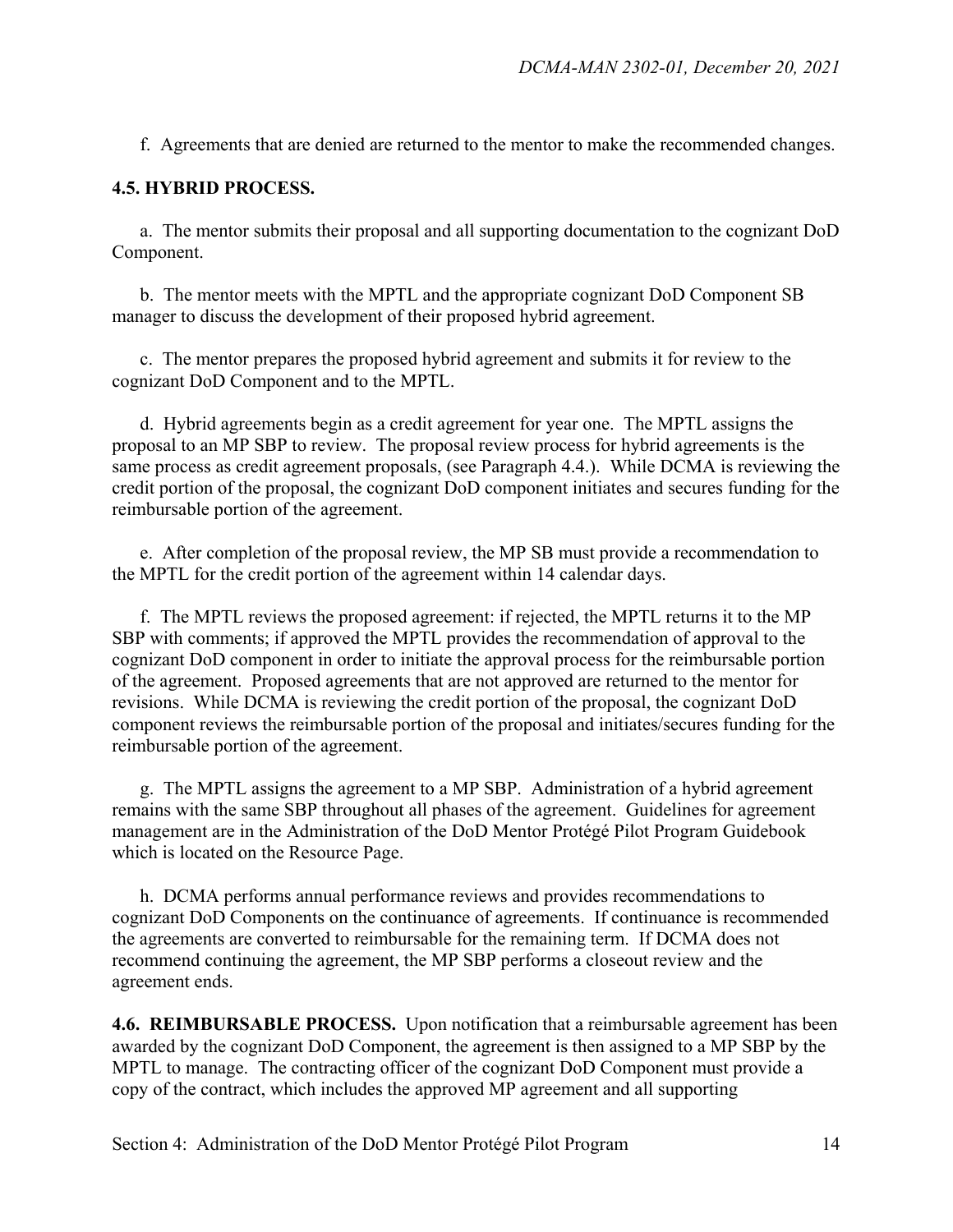documentation to the MPTL, who forwards it to the MP SBP responsible for conducting the annual performance review.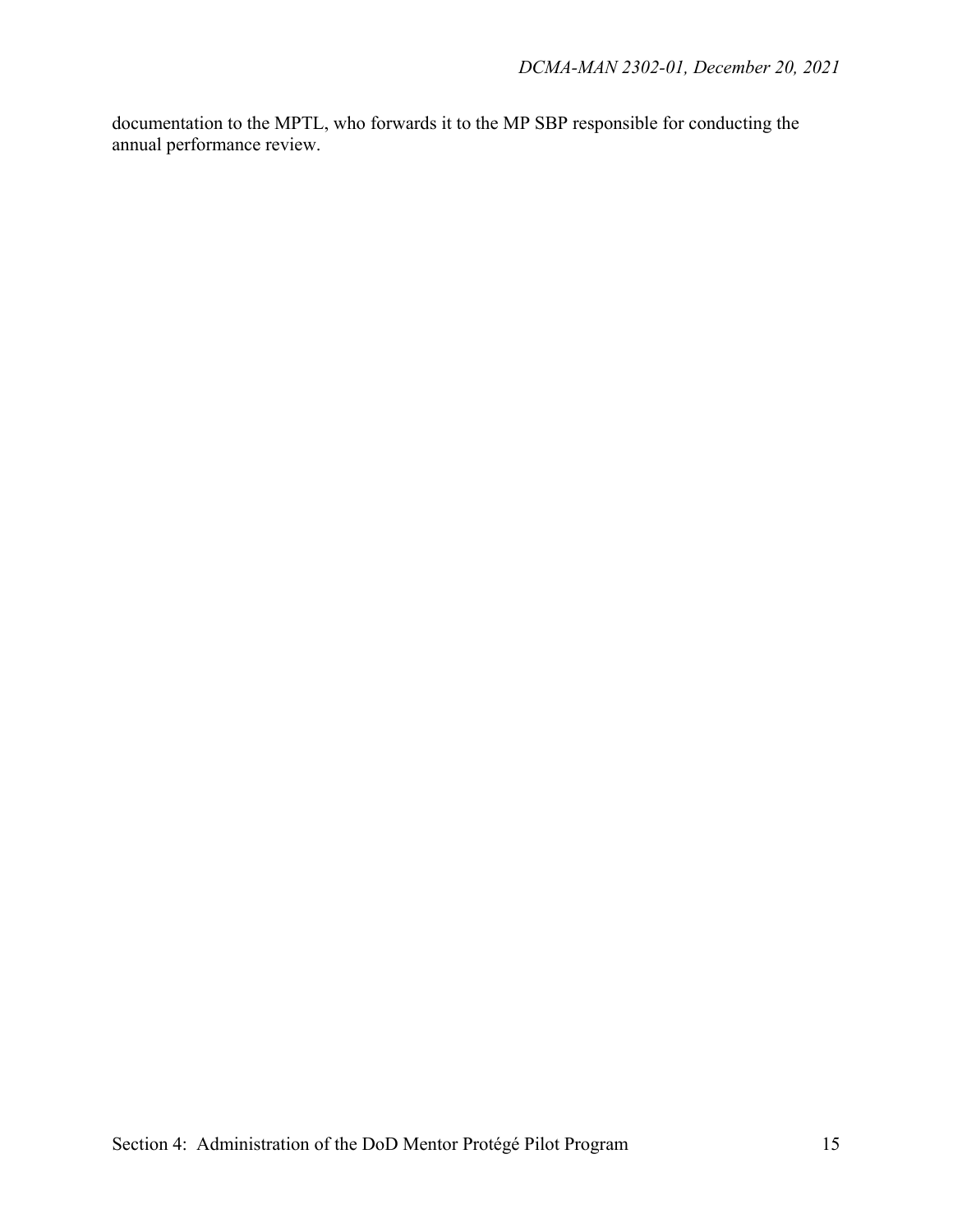## **SECTION 5: TEST PROGRAM FOR NEGOTIATION OF COMPREHENSIVE SMALL BUSINESS SUBCONTRACTING PLANS**

#### **5.1. PROGRAM INTRODUCTION.**

a. The Test Program for Negotiation of CSP was established in 1990 IAW Section 834 of Public Law 101-189, as amended. The purpose of the CSP Test Program is to determine whether the negotiation and administration of CSPs, in lieu of individual subcontracting plans, will reduce the administrative burden on contractors while enhancing opportunities for SB concerns under DoD contracts. Companies that currently participate in the CSP Test Program have a corporate, divisional, or sector-level CSP encompassing prime contracts and subcontracts with DoD. The CSP Test Program has been extended through December 31, 2027. The DCMA SSBCC, CSP Team has been delegated authority on behalf of DoD OSBP to administer, negotiate, and manage the CSP Test Program.

b. The DoD Subcontracting Program authorizes the negotiation, administration, and reporting of subcontracting plans on a plant, division, or company-wide basis as appropriate. The purpose of the program is to determine whether CSPs will increase subcontracting opportunities for SBs while reducing the administrative burden on contractors.

c. The "Test Program for Negotiation of Comprehensive Small Business Subcontracting Plans," published in the Federal Register, Volume 65, No. 16 is the guide for preparing plans. The DCMA SBP evaluates the CSP Program proposed subcontracting plan IAW FAR 19.705-4 and DFARS 219.705-4. The MOU between DCMA and DoD OSBP further provides the governance structure and overall program management for contractor goal achievement subcontracting.

#### **5.2. REQUESTING AND RECEIVING SUBCONTRACTING PROGRAM PLANS.**

 a. On behalf of DoD OSBP, the DCMA SSG AD must send a request for fiscal year (FY) plans to each CSP no later than July 1st each year. Each contractor is responsible for responding to the DCMA request for plans by the designated due date, usually August 15th of each year.

b. The SSG AD and the SBP must perform CSP FY activities IAW the CSP Negotiations Checklist and the FY DCMA CSP Timeline Of Events document located on the Resource Page.

#### **5.3. ANALYZING AND NEGOTIATING COMPREHENSIVE SUBCONTRACTING PLANS.**

a. The designated SBPs (reference "CSP Small Business Professional Designated Assignment List" located on the Resource Page) must prepare a negotiation memorandum IAW "CSP Negotiation Support Memorandum," located on the Resource Page using the form and instructions that establish the government's negotiation objectives. Before proceeding with negotiations, the memorandum must have initial approval by a warranted contracting officer in the SB Office. Normally this is the SSG AD, but could be the SB Director, or another warranted individual, designated by the SB Director, if the SSG AD is not available. The same

Section 5: Test Program For Negotiation Of Comprehensive Small Business Subcontracting Plans 16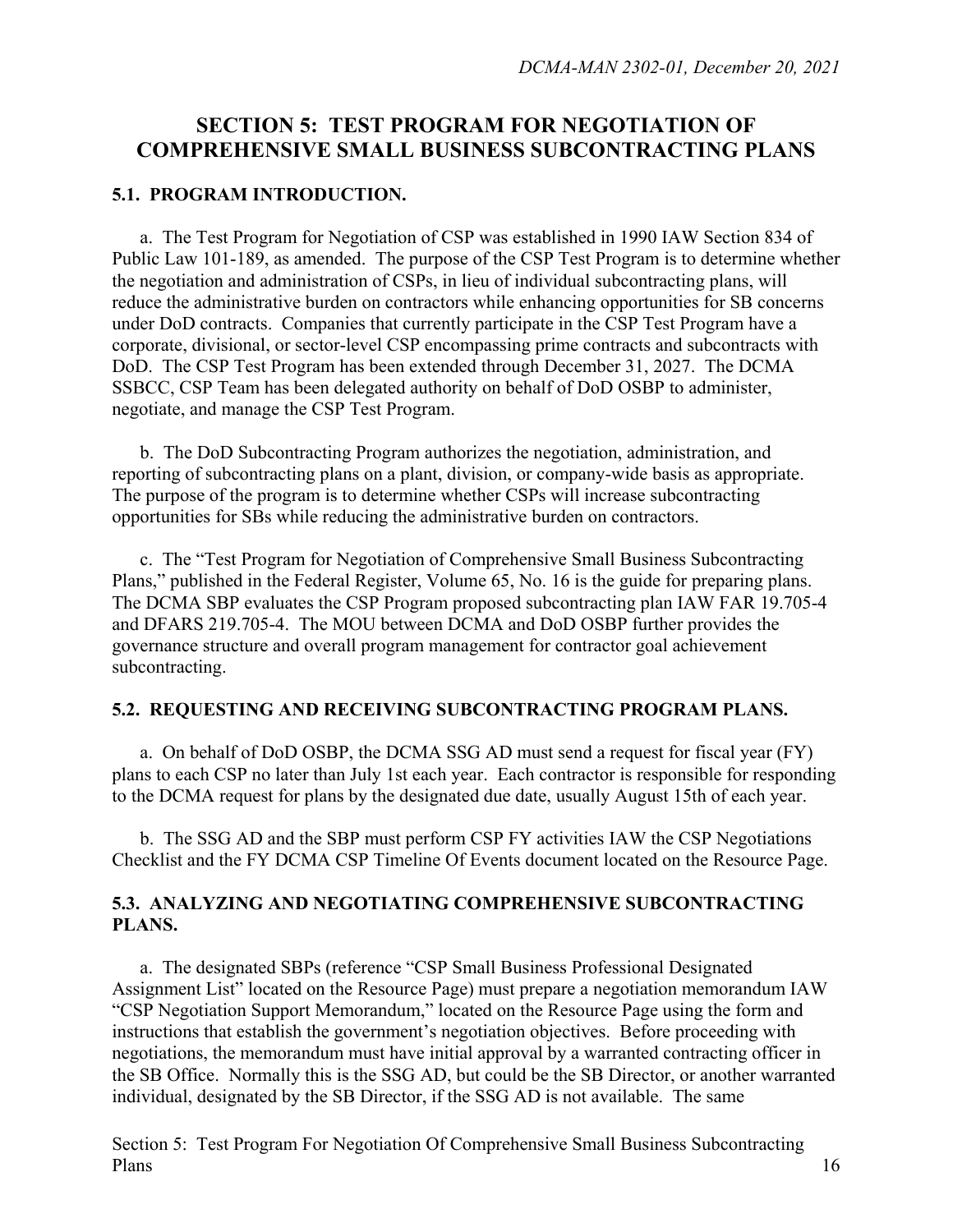memorandum is used to document the results of the negotiation to include what the contractor proposed, the Government's position, and the negotiated amounts in dollars and goals.

b. All CSP negotiations with the program participant must be completed no later than September 15th annually. All FY CSPs must be negotiated and distributed no later than September 30th of each FY.

c. Final FY CSPs are signed by the Contractors' authorized official using the template "CSP FYXX Negotiation Signature Summary Page" located on the Resource Page. The plan must be signed by the SSG AD, and SB Director or other warranted contracting officer in the SB Office designated by the SB Director.

d. The SSG AD distributes the CSPs no later than September 30th to be effective October 1st. Distribution is made to the ACO, Corporate ACO, Divisional ACO, OSBP, and the DoD Components to include SB Offices and identified component contracting officers and IAW the "Internal Only CSP Distribution List" located on the Resource Page.

e. The SBP must upload all supporting documents in accordance with Section 7 of this Manual for each Contractor no later than 5 business days after signing of the plan. Uploaded documents include, but are not limited to, the request for plan, CSP Proposal, Negotiation Support Memorandum, and supporting documentation.

#### **5.4. CONDUCTING COMPREHENSIVE SUBCONTRATING PLAN COMPLIANCE REVIEWS.**

a. Compliance reviews are scheduled, conducted, and completed between January 1st and March 31st of each year and IAW the CSP Management Cycle. (See the Resource Page.)

 b. CSP reviews are performed annually, preferably onsite, at the CSP participant location. However, annual reviews may be performed virtually via video conference or teleconference. Results are provided to each CSP participant on or before April 15th using the template, "CSP Template for Compliance Review Results," located on the Resource Page.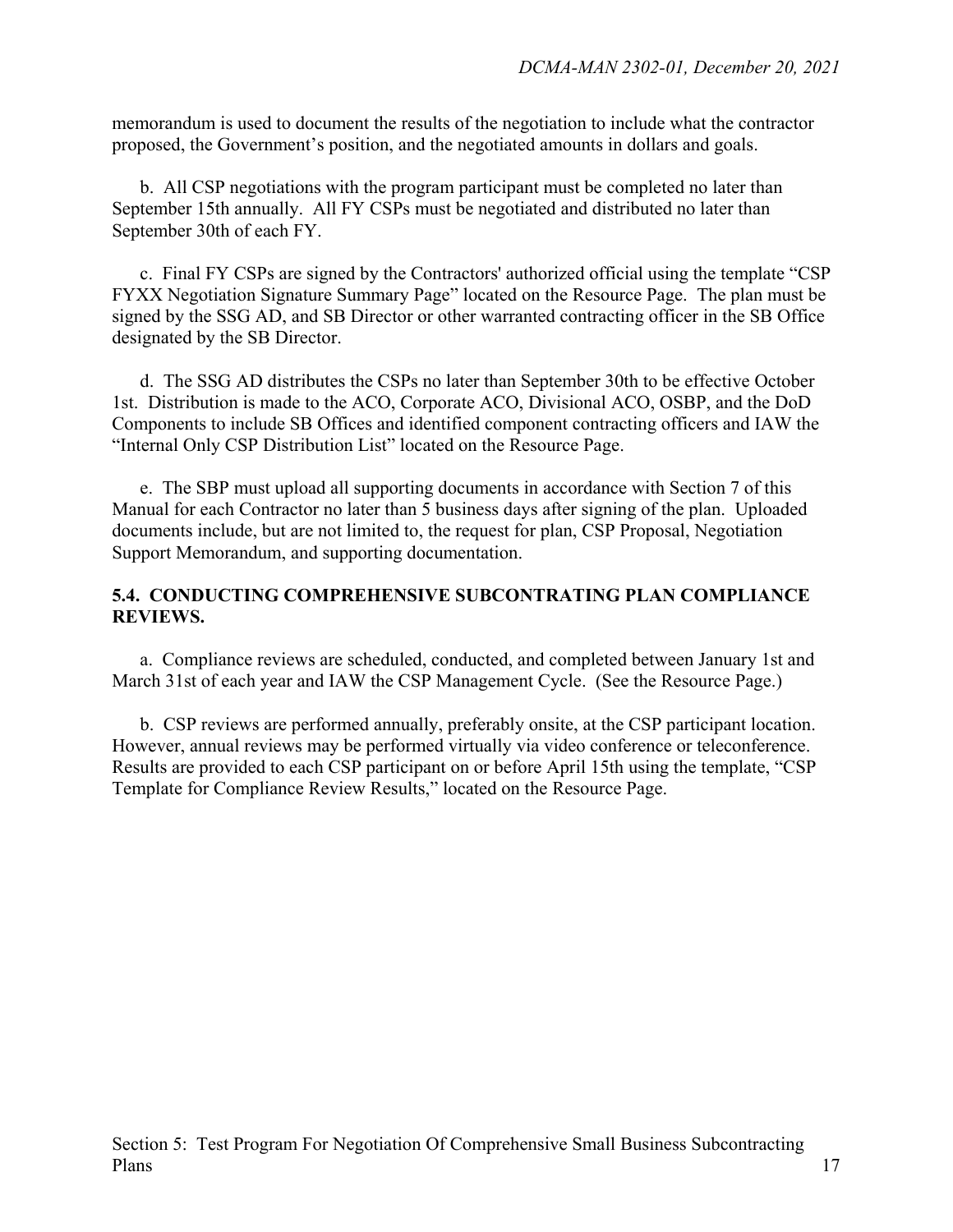## **SECTION 6: SUBCONTRACTING OVERSIGHT AND COMPLIANCE**

#### **6.1. SUBCONTRACTING COMPLIANCE REVIEWS.**

 a**.** FAR Part 42.302 and DFARS Part 242.302 gives DCMA authority to perform Contract Administration Services, which includes the evaluation of DoD other than SB contractors' compliance with their subcontracting plans.

 b. The SBP is responsible for evaluating, reviewing, and documenting contract performance to determine compliance with FAR 19.7, FAR clauses 52.219-8 and FAR 52.219-9, and DFARS 219.706(a)(ii) and the contractors' approved subcontracting plan. The SBP will achieve this by performing reviews of prime contractors' subcontracting compliance and assigning an overall performance rating IAW FAR 42.302(a)(55).

c**.** The SB subcontracting oversight and contractor compliance reviews must be conducted using the DCMA Form 640, "DCMA SB Subcontracting Program Compliance Review Form," (located on the Resource Page). The SBP will ensure that prime contractors comply with their SB subcontracting plans IAW FAR 52.219-9.

d. The SBP assists the contracting officer in their pre and post award roles by performing subcontracting plan reviews for elements required in FAR clause 52.219-9, Small Business Subcontracting Plan (References FAR clause 52.219-9, Small Business Subcontracting Plan, FAR 19.702, Statutory requirements, FAR clause 52.219-16, Liquidated Damages-Subcontracting Plan and DFARS PGI 219.201, General policy).

 e. At midyear each calendar year, no later than July 15th, the SBC Group AD, the SB Director, and selected SBPs will meet to validate and assess workload assignments for the upcoming calendar year. This process validates workload assignments for each SB Professional within the SSBCC.

f. SBPs must conduct compliance reviews IAW the criteria and goals established each FY by the Agency and SB Directors. Compliance reviews are conducted for the upcoming calendar year IAW the Subcontracting Compliance Review Guidebook and all associated Job Aids.

#### **6.2. SUBCONTRACTING PLAN REVIEWS.**

a. In reviewing and providing assistance in negotiating subcontracting plans, SBPs must comply with regulatory authority set out in the FAR and the DFARS. This guidance is spelled out in the Code of Federal Regulations (CFR) and the FAR. The Basics of Subcontracting document, located on the Resource Page, provides information for reviewing subcontracting plans as prescribed by DoD OSBP. Title 13, CFR, is the set of federal regulations governing the standards for conducting business with the SBA and the FAR provides contracting officers guidance on implementing and enforcing these regulations. The most utilized legislation, regulation and policy of the subcontracting program can be found using the following FAR, DFARS, and CFR references: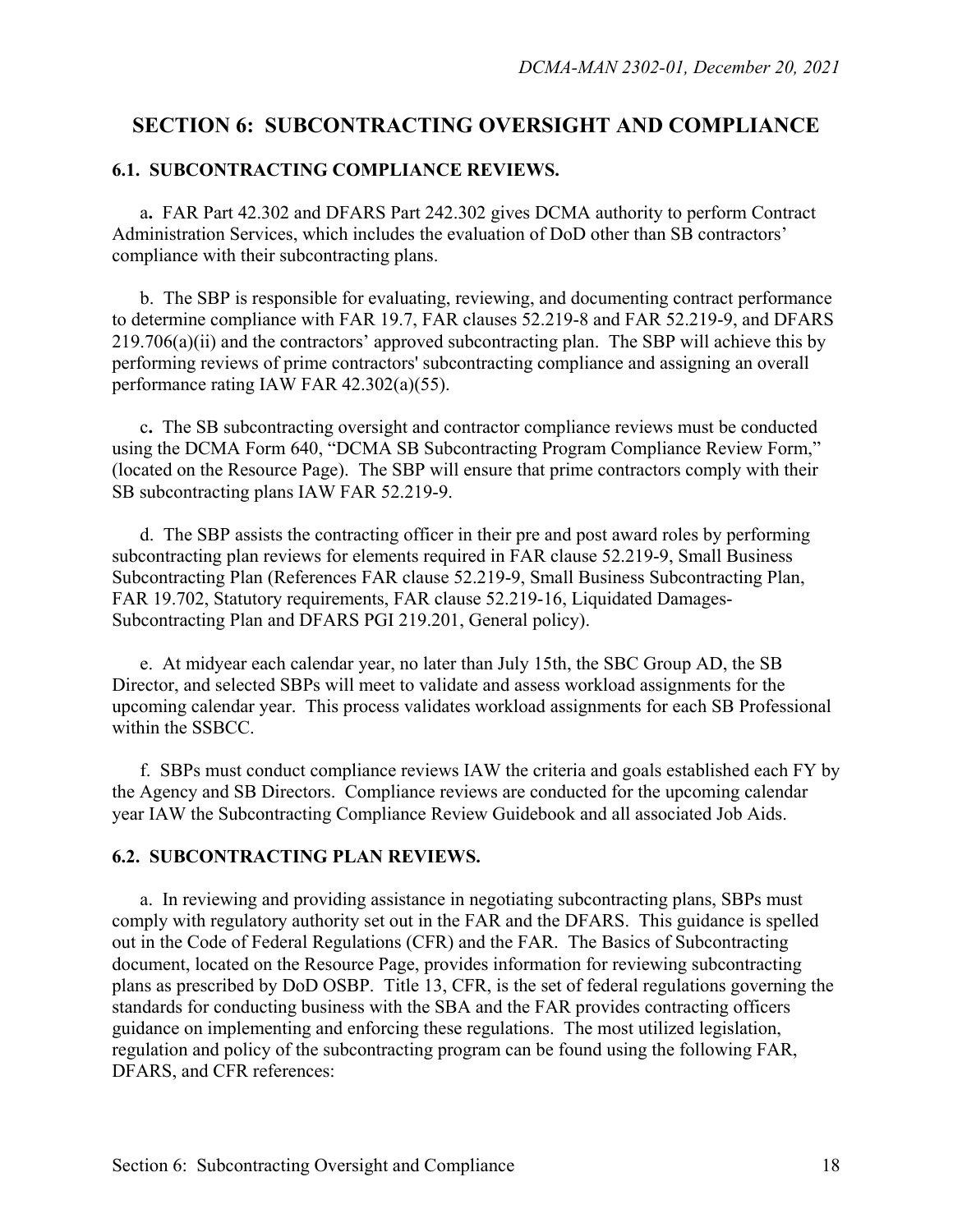(1) 48 CFR 19.7, The Small Business Subcontracting Program. This regulation provides various rules for the federal government's subcontracting program.

(2) FAR 19.704, SB Subcontracting plan requirements. This guidance identifies the 15 mandatory elements of a subcontracting plan.

 (3) FAR 19.705, Responsibilities of the contracting officer under the subcontracting assistance program. This guidance provides the rules that identify the pre award and post award role of the contracting officers and the other than SB contractors.

 (4) FAR 19.706, Responsibilities of the cognizant ACO. This guidance provides the rules that identify the pre and post award role of the contracting officers and the contractors.

 (5) FAR 19.707, The SBA's role in carrying out the Subcontracting program. This guidance provides the rules that explain the roles and responsibilities of the SBA in the Subcontracting Program.

 (6) FAR clause 52.219-8, Utilization of Small Business Concerns. This clause is added in solicitations and contracts when the contract amount is expected to exceed the simplified acquisition threshold, unless the acquisition is set aside or is to be accomplished under the 8(a) program.

 (7) FAR clause 52.219-9, Small business subcontracting plan. This clause provides the rules for subcontracting plans and is included in solicitations and contracts that offer subcontracting possibilities.

 (8) FAR clause 52.219-16, Liquidated Damages – Subcontracting Plan. The contracting officer can require the contractor to pay liquidated damages to the Government for failure to make a good faith effort to comply with its subcontracting plan(s).

(9) DFARS clause 252.219-7003, SB Subcontracting Plan (DoD Contracts). This rule identifies the requirements of the subcontracting plan.

(10) DFARS clause 252.219-7004, SB Subcontracting Plan (Test Program). This rule identifies the requirements of the subcontracting plan.

 b. Within the SSBCC, the DCMA SBP acts on behalf of the ACO IAW FAR 42.302(a)(52), (53) and (54) by performing SB subcontracting plan reviews. The three types of subcontracting plans are:

(1) Individual Subcontracting Plan - a subcontracting plan that covers the entire contract period (including option periods), applies to a specific contract, and has goals that are based on the offeror's planned subcontracting in support of the specific contract. Indirect costs incurred for common or joint purposes may be allocated on a prorated basis to the contract.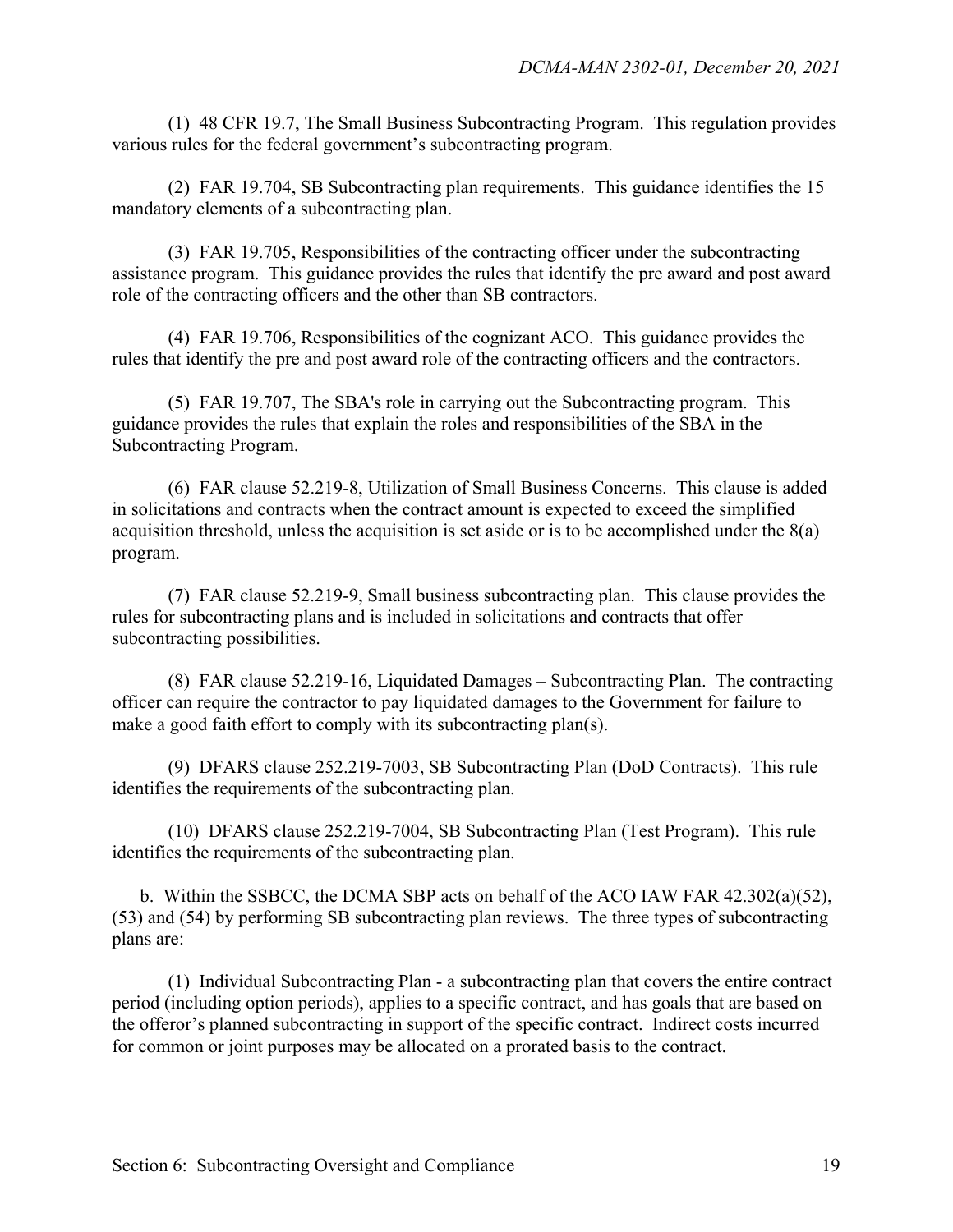(2) Commercial Subcontracting Plan - a subcontracting plan (including goals) covering the offeror's FY and applying to the entire production of commercial items sold by either the entire company or a portion thereof (e.g., division, plant, or product line).

 (3) Master Subcontracting Plan - a subcontracting plan containing all required elements of an individual subcontracting plan, except goals. This plan may be incorporated into individual subcontracting plans, provided the master subcontracting plan has been approved.

 c. Through the utilization of the DoD Subcontracting Plan Checklist, the SBP's recommendation of approval or disapproval is based on whether the contractor adequately addressed the requirements of FAR 19.704, FAR clause 52.219-9, and DFARS 219.705-4 in the subcontracting plan and in accordance with the current MOU between DCMA and DoD OSBP located on the Resource Page. The SBP's review provides the contracting officer with a recommendation of approval or disapproval of an Individual Subcontracting Plan or Commercial Subcontracting Plan. The SBP also provides to the DCMA ACO a recommendation of approval or disapproval of a Master Subcontracting Plan.

**6.3. INCOMING PLAN REVIEWS.** The Procuring Contracting Officer owns the responsibility for negotiating and approving the individual and commercial subcontracting plan. However, requests to review the plan can come from the buying activity's contract specialist, procurement contracting officer, acquisition specialist, program manager, SB specialist or from a DCMA contract administrator, ACO, or Divisional ACO. Requests for Master Plan Reviews are submitted by an ACO. All requests for subcontracting plan reviews must be submitted to the DCMA Headquarters SSBCC using the email address located on the Resource Page. The SBPA will distribute the subcontracting plan review request to the appropriate SBP on a rotational basis based upon the SSBCC assignment log.

**6.4. CONDUCTING PLAN REVIEWS.** The SBPs review must be conducted IAW FAR 19.704, FAR clause 52.219-9, DFARS 219.705-4 and the DoD Subcontracting Plan Checklist, which can be found on the Resource Page. Once the SBP receives and opens the request to review a subcontracting plan via email from the SBPA, the SBP has 7 calendar days to provide a recommendation of approval or disapproval to the requestor. The recommendation is sent via email utilizing the DCMA Subcontracting Plan Review Memorandum (located on the Resource Page). The SBP will address the email response directly to the requestor with a copy to the DCMA Headquarters SSBCC, the SBPA, and all addressees in the initial email received from the SBPA.

#### **6.5. CONCLUSION OF REVIEW.**

 a. Upon completion of the review, the SBP prepares a memorandum to the requester using the DCMA Subcontracting Plan Review Memorandum (located on the Resource Page) recommending:

• SBSP approval, or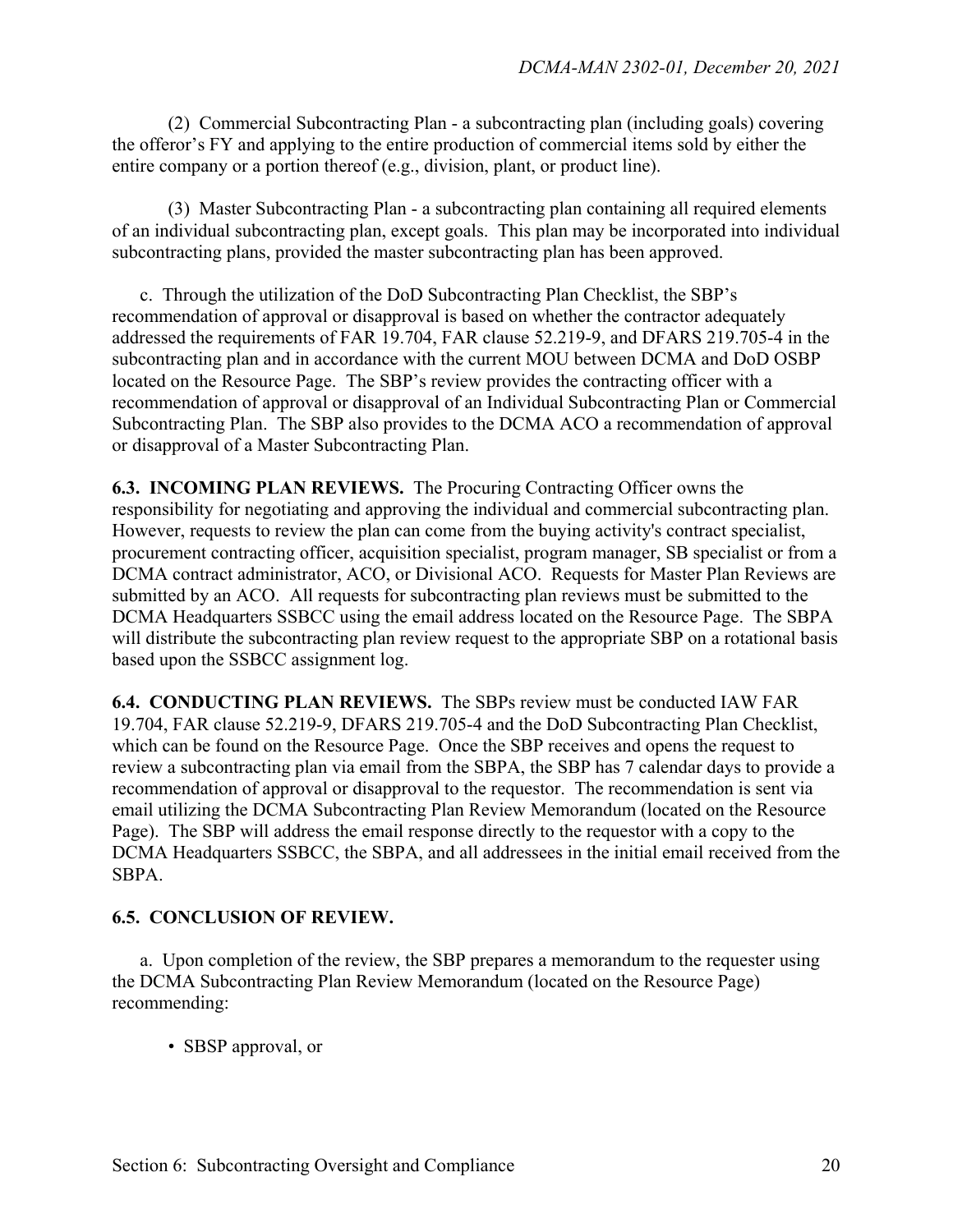• SBSP disapproval. When the subcontracting plan is going to be disapproved, the Memorandum must include specific regulatory citations in the deficient areas.

b. Review Distribution.

 (1) Individual and Commercial Plans. The SBP must sign the recommendation memorandum and send to the requester along with a copy to the SBPA, the SB Center Inbox and all addressees in the initial email request.

 (2) Master Plans. The SBP must sign the memorandum recommending approval of a Master Plan then submit to the AD for concurrence. The AD emails concurrence to the SBP. A memorandum of approval/disapproval is sent to the ACO by the SBP with a copy to the SBPA, the SB Center Inbox, and all addressees in the initial email request.

 c. The SBPA updates the assignment log with the review completion date and the review recommendation.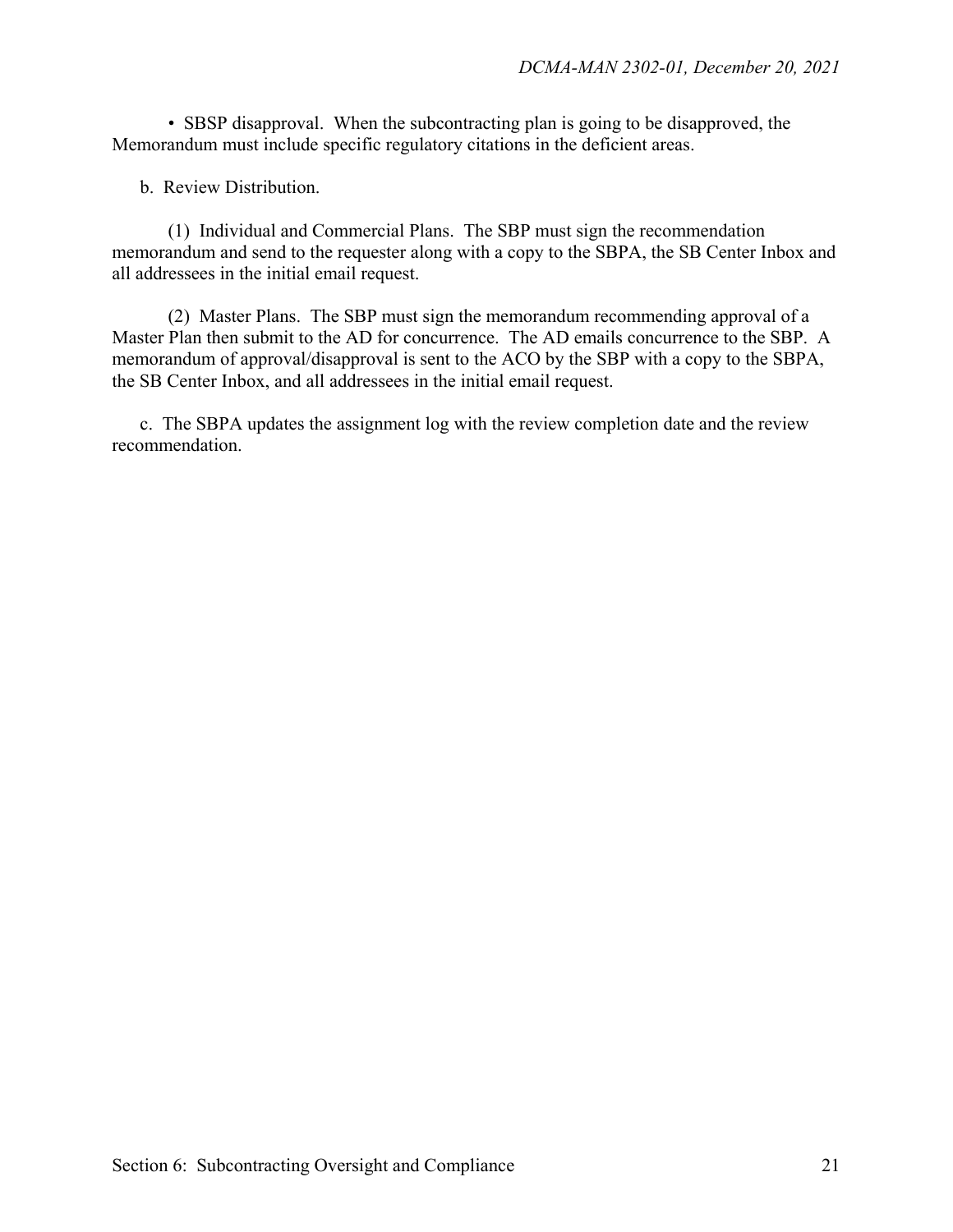# **SECTION 7: RECORDS MANAGEMENT**

**7.1. RECORDS MANAGEMENT SYSTEM.** The DCMA Records Management and Retention policy and procedures as identified under DCMA-MAN 4501-04, Volume 1, "Records and Information Management Program," and DCMA-MAN 4501-04, Volume 2, "Records Retention Schedule," provide an orderly system for organizing records for filing and eventual disposition. The responsibility for maintaining historical documentation of transactions that occur during a work process rests primarily with the functional specialist executing that process. The SBP and all specialists/analysts within the SSBCC will store official SB contract administrative files in the approved Agency document repository. Documents that would normally be filed in hardcopy folders, as referenced in the FAR, will be uploaded to the Agencyapproved document repository after final approval of the action. SSBCC personnel will properly categorize documents for electronic retrieval and records retention purposes using specific metadata when uploading documents into the document repository.

**7.2. SMALL BUSINESS RECORDS.** The Electronic Document Records Management System is the Agency's system of record for all DCMA records and will be used to the greatest extent possible. Any deviation from this requirement will be maintained IAW DCMA-MAN 4501-04, Volume 2. The SSBCC is in the process of obtaining access to the Electronic Document Records Management System; therefore, all documents will continue to be filed on the internal DCMA SSBCC page.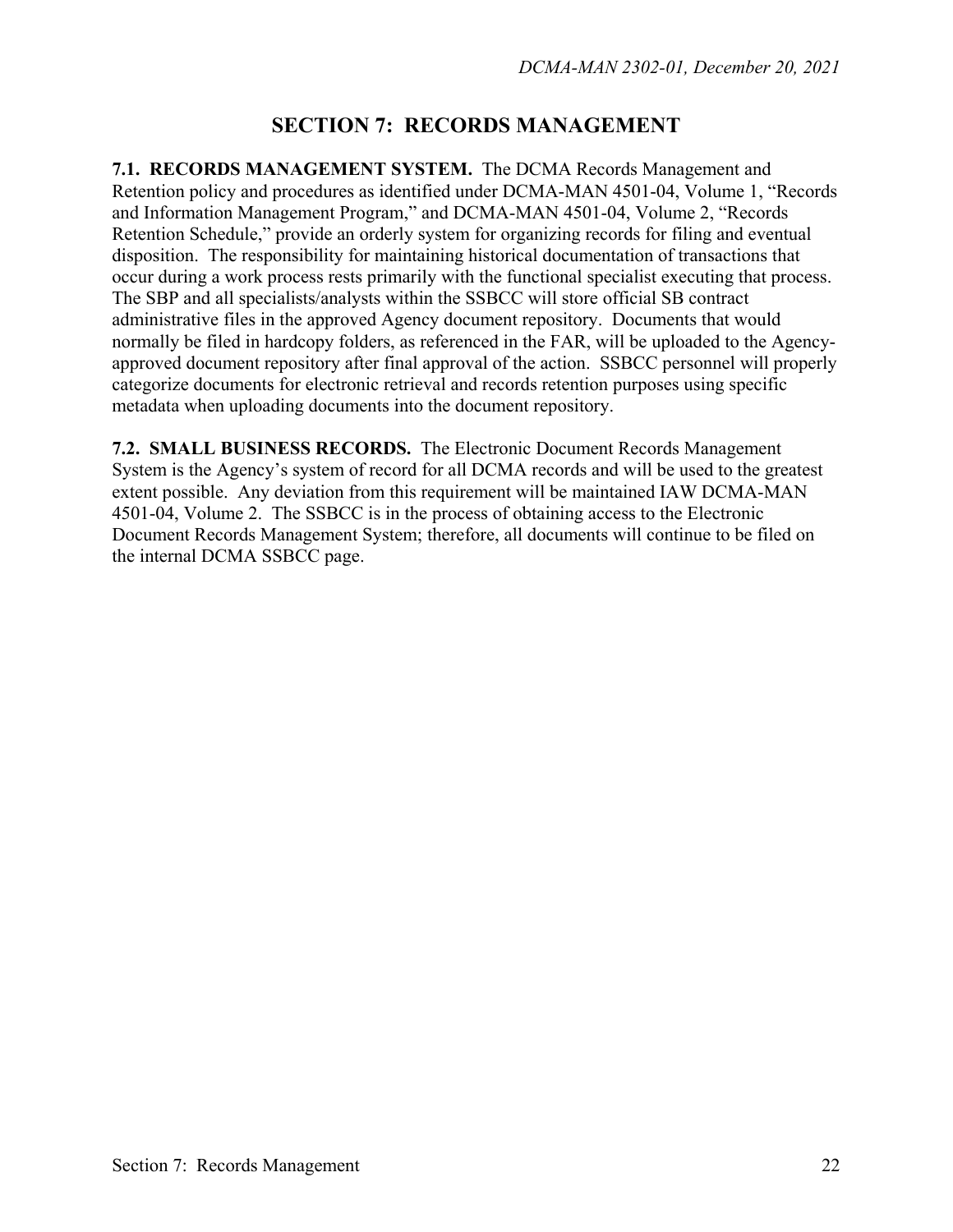# **GLOSSARY**

#### **G.1. DEFINITIONS.**

**Economically disadvantaged women-owned small business concern.** Means a SB concern that is at least 51 percent directly and unconditionally owned by, and the management and daily business operations of which are controlled by, one or more women who are citizens of the United States and who are economically disadvantaged IAW 13 CFR part 127.

**HUBZone.** An area located within one or more qualified census tracts, qualified nonmetropolitan counties, lands within the external boundaries of an Indian reservation, qualified base closure areas, or redesignated areas, as defined in 13 CFR 126.103.

**HUBZone small business concern.** Means a SB concern, certified by the SBA that appears on the List of Qualified HUBZone Small Business Concerns maintained by the SBA.

**Return-on-Investment.** The protégé provides a brief summary, along with supporting data, of the developmental assistance provided by the mentor; addressing whether participation in the MPP attributed to their ability to perform successfully under contracts and/or subcontracts within DoD and other federal agencies.

**SB Ombudsman.** The role of the SB Ombudsman is to receive and address inquiries and complaints from SB concerns that are contractors or subcontractors to contracts administered by DCMA.

**SB concern**. Means a concern, including its affiliates that is independently owned and operated, not dominant in the field of operation in which it is bidding on Government contracts, and qualified as a SB under the criteria and size standards in 13 CFR part 121.

**SB goals.** The SBA negotiates with federal agencies to establish individual agency SB award goals that constitute government-wide goals. In addition, the SBA negotiates a SB subcontracting goal based on recent achievement levels. The SBA establishes the governmentwide and agency socio-economic category goals at their statutory levels. DoD OSBP assigns SB goals to each DoD Agency.

**Small disadvantaged business concern**. Means a small business concern under the size standard applicable to the acquisition, that:

(1) Is at least 51 percent unconditionally and directly owned by—

 (i) One or more socially disadvantaged and economically disadvantaged individuals who are citizens of the United States; and

 (ii) Each individual claiming economic disadvantage has a net worth not exceeding \$750,000 after taking into account the applicable exclusions; and

(2) The management and daily business operations of which are controlled by individuals who meet the criteria in paragraphs (1)(i) and (ii) of this definition.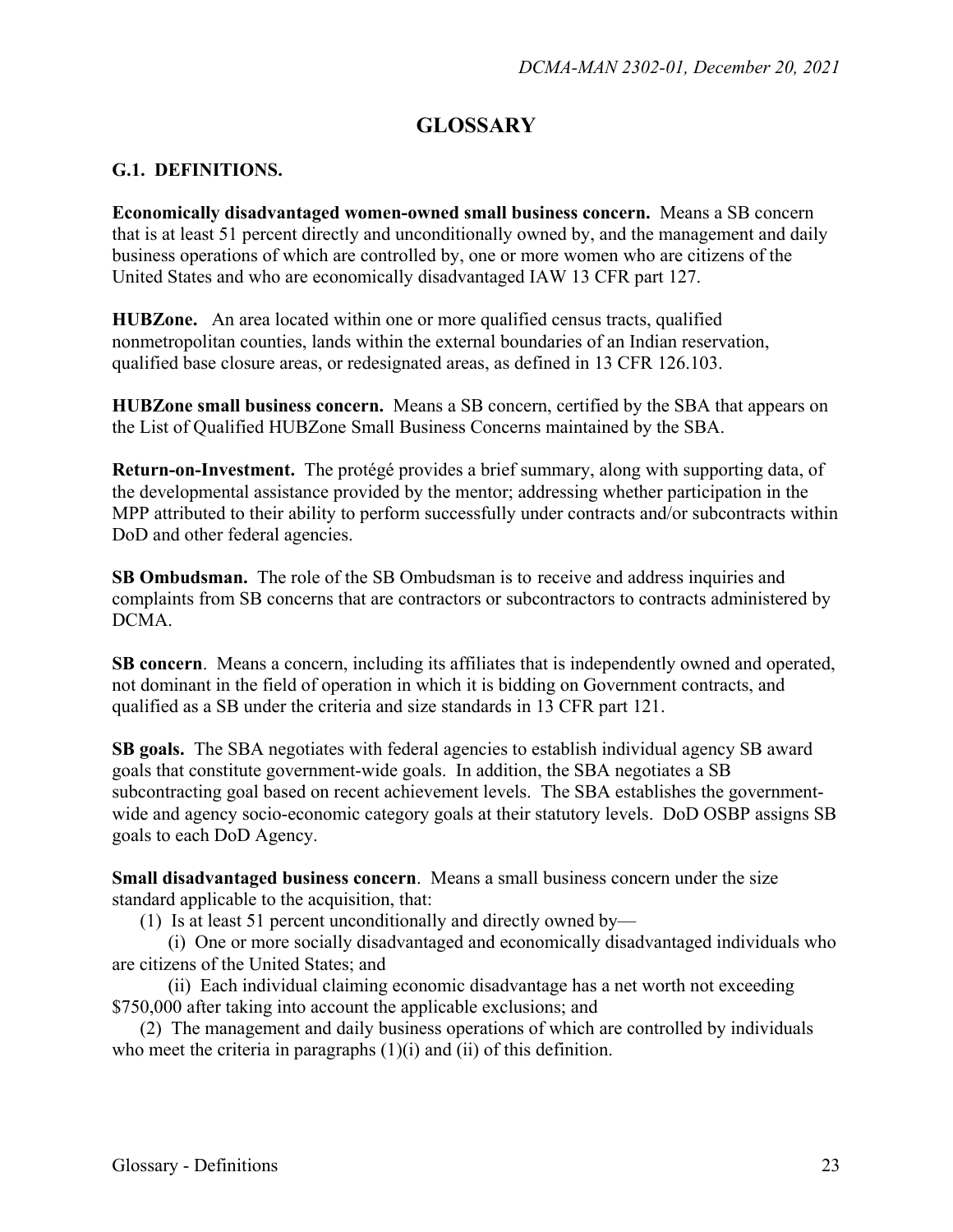**Socio**-**economic categories.** The Small Business Act (Section 15(g), 15 United States Code  $644(g)(1)$ ) includes the various small business procurement goals to be applied to socially and economically SDBs, service-disabled veteran-owned small businesses (SDVOSB), womanowned small businesses (WOSB), and small businesses in the HUBZone Program.

**Subcontract.** Means any agreement entered into by a prime contractor or subcontractor for the purpose of obtaining supplies, materials, equipment, or services under a prime contract.

**Subcontracting plan.** A document required of prime contractors if they are an other than small business and the estimated dollar value of the base contract and all option periods exceeds, or is expected to exceed, \$750,000. The subcontracting plan must establish specific dollar and percentage goals for subcontracting to small, HUBZone small, small disadvantaged, small women-owned, Veteran-owned small, and service-disabled Veteran-owned small business firms. This plan must be in place prior to contract award.

**Subcontractor.** A contractor who enters into a contract with a prime contractor.

**Veteran-owned small business concern**. Means a small business concern-(1) Not less than 51 percent of which is owned by one or more veterans or, in the case of any publicly owned business, not less than 51 percent of the stock of which is owned by one or more veterans; and (2) The management and daily business operations of which are controlled by one or more veterans.

**Women-owned small business concern**. A concern eligible under the WOSB Program that is at least 51 percent directly and unconditionally owned by, and the management and daily business operations of which are controlled by, one or more women who are citizens of the United States IAW 13 CFR part 127.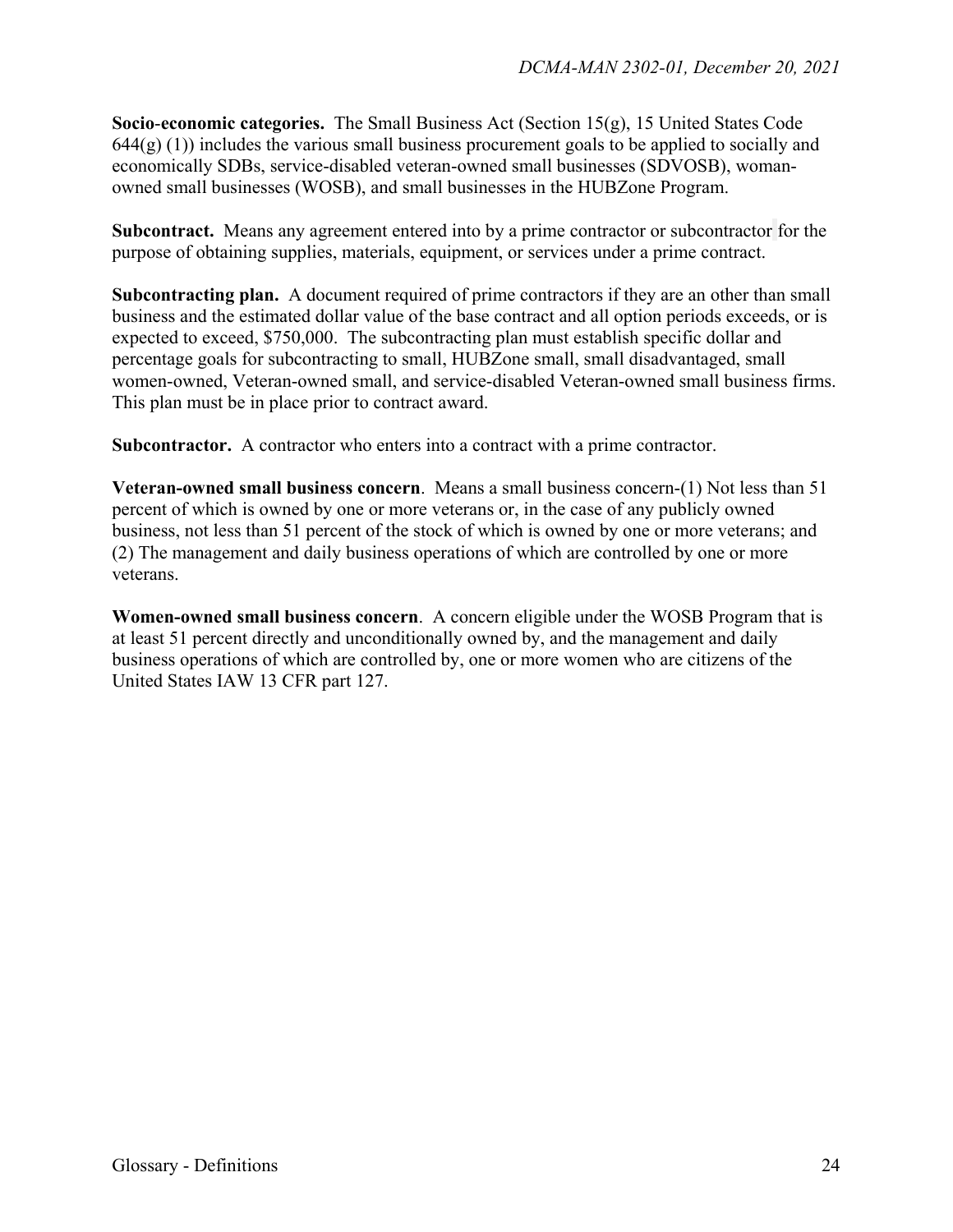# **GLOSSARY**

## **G.2. ACRONYMS.**

| <b>ACO</b>      | Administrative Contracting Officer                    |
|-----------------|-------------------------------------------------------|
| AD              | <b>Assistant Director</b>                             |
| <b>CFR</b>      | Code of Federal Regulations                           |
| CSP             | Comprehensive Subcontracting Plan                     |
| DCMA Form 640   | DCMA SB Subcontracting Program Compliance Review Form |
| <b>DCMA-MAN</b> | <b>DCMA</b> Manual                                    |
| <b>DFARS</b>    | Defense Federal Acquisition Regulation Supplement     |
| FAR             | <b>Federal Acquisition Regulation</b>                 |
| <b>FY</b>       | fiscal year                                           |
| <b>HUBZone</b>  | Historically Underutilized Business Zone              |
| <b>IAW</b>      | in accordance with                                    |
| <b>MOU</b>      | Memorandum of Understanding                           |
| MP              | Mentor Protégé                                        |
| <b>MPP</b>      | Mentor Protégé Program                                |
| <b>MPTL</b>     | Mentor Protégé Team Lead                              |
| <b>OSBP</b>     | Office of Small Business Program                      |
| SB              | small business                                        |
| <b>SBA</b>      | <b>Small Business Administration</b>                  |
| <b>SSBCC</b>    | Subcontracting and Small Business Compliance Center   |
| <b>SBPA</b>     | <b>Small Business Performance Analyst</b>             |
| <b>SBP</b>      | <b>Small Business Professional</b>                    |
| <b>SDB</b>      | <b>Small Disadvantaged Businesses</b>                 |
| <b>SSG</b>      | <b>Specialized Support Group</b>                      |
| <b>WOSB</b>     | Women-owned small business                            |